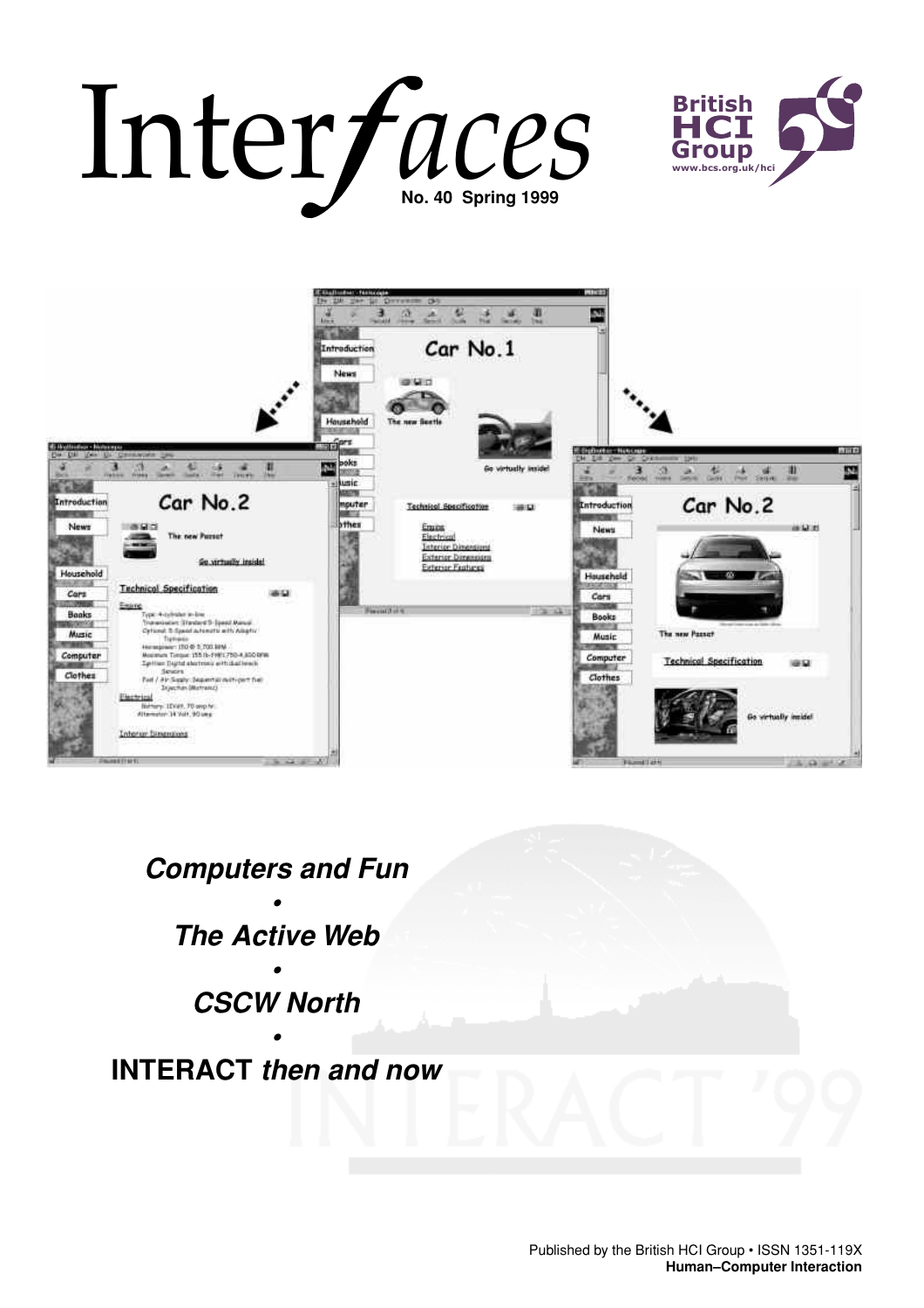# **contents**

- **2 From the Chair**
- **3 Editorial**
- **4 Computers and Fun Andrew Monk**
- **10 INTERACT Then and Now Brian Shackel**
- **12 Book Review** *The Invisible Computer*
- **13 A Hard Day at the Office Lon Barfield**
- **14 The Active Web Alan Dix and Dave Clarke**
- **20 CSCW-North Revived Susan Turner**
- **22 Notices**
- **24 HCI Executive** *Contact list*

# From the Chair

# **Leisure - the next frontier**

One of our current research interests here at York University is leisure use of information and communication technologies (see also my account of the "Computers and Fun" meeting elsewhere in this issue. When I tell people this I have been getting some very strange reactions. It seems that "leisure" is not a respectable word. Commonly people snigger or pull a face. HCI researchers have spent so many years now studying work that they seem to have forgotten that there is anything else.

Leisure, to me, means recreation, re-creating myself by doing things that I am not being paid to do. It is a mystery to me why so many people should believe that doing something because one is paid to is somehow more valuable that doing something simply for the satisfaction one gets from the activity itself. Perhaps these people have no leisure time. Perhaps it has to do with the rather poor value we get from much of our leisure time – I am referring of course to TV.

TV is the main electronic source of entertainment for most adults. It doesn't take much effort to obtain this entertainment, but then neither is the return very high. HCI is particularly well placed to invent new forms of electronic entertainment that are truly recreational. We understand how people use computers and communication media and we have methods for finding out what people want to do with these technologies. Nevertheless, because of our previous fixation with work, there is a lot to learn. Usability is the word we use to describe the qualities that induce good experiences with software designed to support work. What qualities induce a good experiences with software for leisure? How do we measure those qualities? How do we predict what will produce them? This really is a new frontier as none of the other disciplines we normally steal our ideas from (Computer Science, Psychology, Linguistics and Sociology) have much to say about leisure either. New alliances are required, for example Art History or Literature. There is lots to do, but it has to be fun.

Enjoy yourselves,

Your chairman.

**Andrew Monk is Chair of the British HCI Group and Reader in Psychology at the University of York.**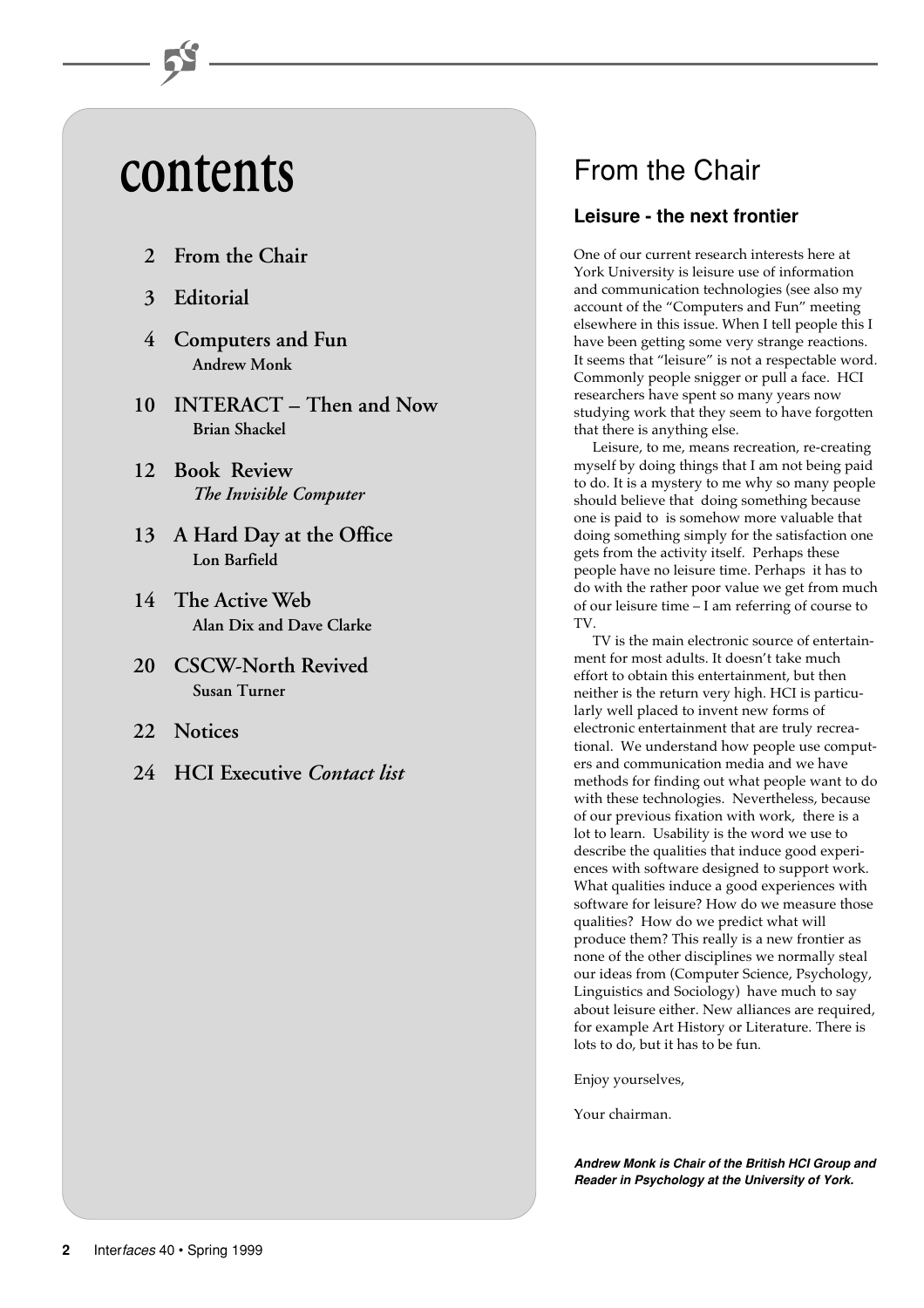# **Editorial**

Welcome to the 40th issue of Inter*faces* – I hope you like our new look, which incorporates the winning logo from our recent competition. Congratulations to designer B.J. Bennett who is profiled alongside.

 With preparations for Interact'99 in Glasgow well underway Brian Shackel looks back over the 15 years since the first Interact conference and considers how the focus of HCI has changed during that time. One notable development has been the World Wide Web and, following on from Alan Dix's popular Active Web articles, we have details of the Active Web day conference held recently in Stafford, as well as abstracts from the Computers and Fun workshop at York and the revival of CSCW North. These day meetings are representative of the regular events around the country that are supported by the British HCI Group. Watch out particularly for the special week of events, Users First, being held in April. Full details on page 22 of this issue.

Janet Finlay

#### **British Group www.bcs.org.uk/hci**

# About the Designer

B.J. Bennett studied Industrial Design in The National College of Art and Design (NCAD) and The University of Limerick (UL), Ireland. Graduating in 1990 he commenced working in Design Partners, one of Ireland's leading Industrial Design consultancies. Throughout his five years there, he worked on many successful projects for clients, ranging from Terraillion/Hanson and Flair International to Logitech and Apple, designing products ranging from Computer Mice and Coffee Machines to Trauma Care Hospital Beds and Bathroom Weighing Scales!

Having been awarded a Masters distinction in Computing and Design from the University of Ulster in 1996, he joined Singularity Limited in Derry [\(www.singularity.co.uk\)](http://www.singularity.co.uk). Singularity is a Software Product Engineering company specialising in enterprise NT products for the financial industry. Over the last two years he has developed and managed a HCI Design team delivering UI solutions to many projects. B.J. has been involved in the HCI community for two years now and is looking forward to many more years of involvement.

The web pages on the front cover are an example of individualised product presentation in the TELLIM system [see page 18]. © Tanja Jörding and Stefan Michel

# **RIGHT TO REPLY**

Make Interfaces interactive! We invite you to have your say in response to issues raised in Interfaces or to comment on any aspect of HCI that interests you. Submissions should be short and concise (500 words or less) and, where appropriate, should clearly indicate the article being responded to. Please send all contributions to the Editor.

#### **With thanks to:**

commissioning editor Alistair Kilgour. Inter*faces* is looking for additional<br>commissioning editors. Please contact the editor for details.

To receive your own copy of Inter*faces*, join the British HCI Group by filling in the<br>form on page 23 and sending it to the address given.

# **NEXT ISSUE**

Interfaces welcomes submissions on any HCIrelated topic, including articles, opinion pieces, book reviews and conference reports. The deadline is **April 18th** – we look forward to hearing from you.

Deadline for issue 41 is **April 18th 1999**. Deadline for issue 42 is **June 30th 1999**. Electronic versions are preferred: RTF, plain text or MS Word (5/6), via electronic mail or FTP (mail fiona@hiraeth.com for FTP address) or on Mac, PC disks; but copy will be accepted on paper or fax.

Send to: Interfaces, c/o Janet Finlay, School of Computing and Mathematics, University of Huddersfield, Queensgate, Huddersfield HD1 3DH

Tel: +44 (0)1484 472913; Fax: +44 (0)1484 421106; Email: j.e.finlay@hud.ac.uk

and **copy email submissions** to Fiona Dix, Interfaces production editor; email: fiona@hiraeth.com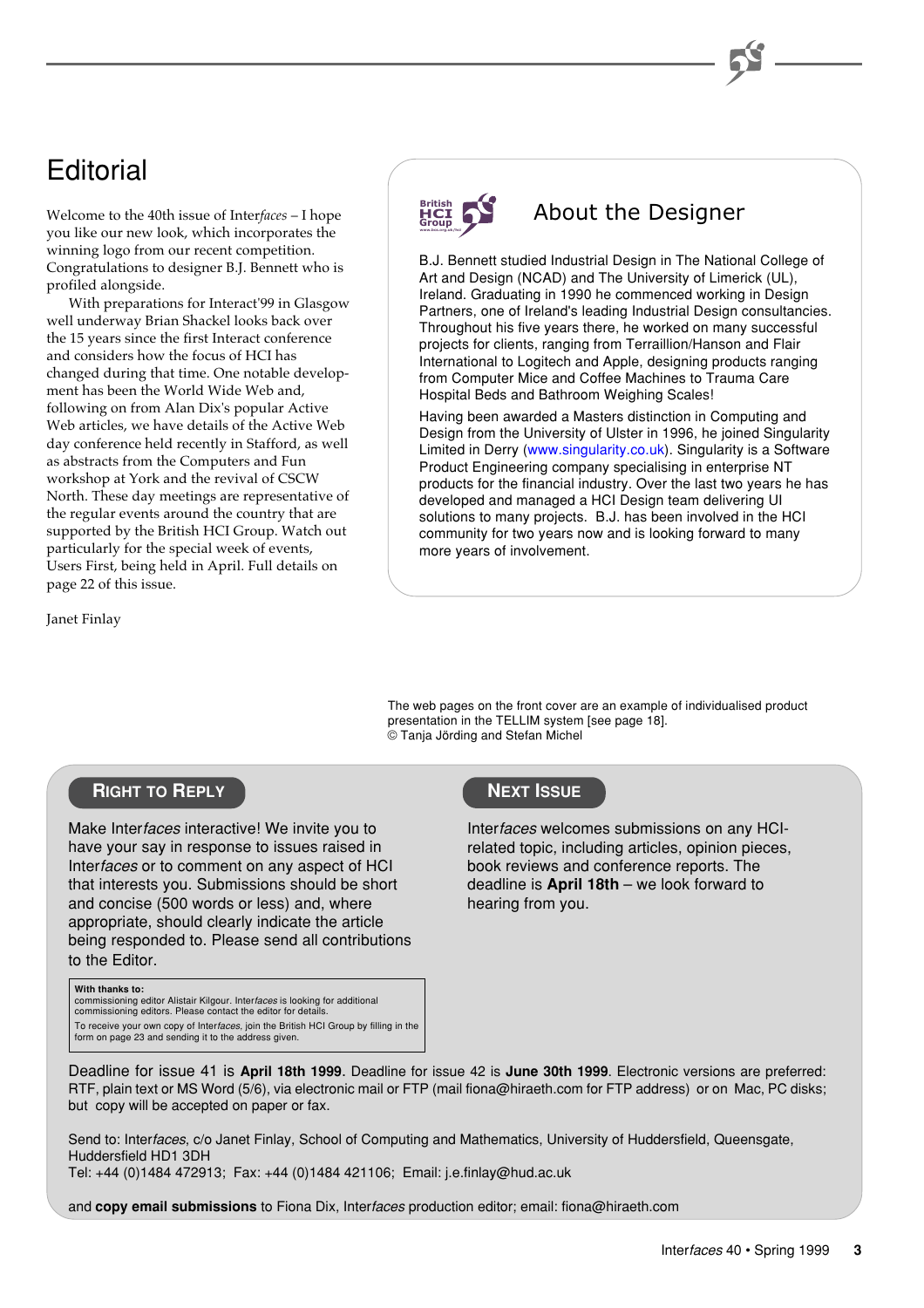# Computers and Fun A one-day meeting, York, 30 November, 1998 **Andrew Monk**

I have been involved in HCI research for over ten years. During that time I have thought long and hard about how communication and information technology can be used to support work in one way or another. We have any number of ways of describing work, methods for designing for work and ways of testing products to see if they really support work. But there is more to life than work.

The average household spends 25% of its income on leisure and media. Entertainment is a major industry employing thousands of people. What has HCI to say about fun? The answer is – very little. This is important because there is a new challenge on the horizon. The sophisticated communication and computing equipment now routinely found in the office will soon be accessible to a mass market of home users. These new home users will not be satisfied with easeof-use and ease-of-learning. Unlike the office worker who is paid to work with technology these people will have to pay for the privilege. Products in this new information age will have to be attractive and fun.

The eight papers presented in this one-day meeting all have something to say about how HCI can re-orient itself to cope with this coming revolution. Mäkelä et al. described how children aged between 8 and 12 used two digital toys: the Nintendo Gameboy Camera and the Philips in2it. Their main conclusion is summarised in their title "Fun is in doing it together". Prabhu et al. reported some experiences with similar conclusions drawn from the observation of people using Kodak Cyber Artist kiosks. They also made some useful comparisons between the iterative testing techniques needed for recreational as opposed to work products.

Johnson has been applying Barnard's ICS cognitive model to reason about fun and enjoyment, coming to some fascinating conclusions about posture. Petrie and Francis described the results of a statistical analysis of the relationship between playfulness, persistence and the use of computers. Springel described the Virtual Theatre immersive drama project at Cambridge based around role-playing games. Rogers et al. described another interactive drama project, this time at Plymouth.

Wright et al.'s contribution was a careful experimental study of the effects of animation in instructive multimedia presentations. While these can increase fun and lessen anxiety they may also reduce memory for the content. Höök et al. described an animation that could be used to enhance browsing tools using irony and humour.

Short abstracts of these papers are printed here. All the authors have been invited to contribute a full paper to a special issue of the journal *Personal Technologies* to appear later this year. Perhaps you have an article that might also be suitable for the special issue. If so please contact me at the address given on the back page of this magazine.

# **Fun is in doing it together**

**Anu Mäkelä, Pia Kurimo, Katja Battarbee Helsinki University of Technology P.O. Box 9555, FIN-02015 HUT ahmakela@cc.hut.fi**

## **Introduction**

This paper describes some of the field trial results from user research conducted at Helsinki University of Technology for the Esprit LTR project Maypole. The aim was to find out what the users do in their free time with their friends. The users were children between ages 8 and 12.

The goal of Maypole is to develop new and innovative user interfaces that support sharing activities in families and local communities. The other consortium partners are Nokia, IDEO, University of Vienna, Netherlands Design Institute and Meru research.

To gain data for design decisions about users' preferences, in2it devices and Nintendo Game Boy Cameras were given to children for trial use. in2it is a personal communicator for children developed by Philips Electronics. The in2it has a stylus and a touch screen and it can create messages, tunes and "passports" and send them via infrared. It can also match people's biorhythms and predict the love, think and physical aspects for a given day.

Nintendo Game Boy Camera takes pictures, and allows them to be edited with, e.g., frames, text, sounds and hyperlinks and a number of filters. There are also three games. The pictures can be printed with the Printer onto stickers.

#### **Field trials**

in2it devices were given to five siblings and one of their friends between ages 5 and 12 for almost one week to use in their own environment. After that a focus group session with the testers was held. The children were asked about in2it and their free-time activities. The focus was on the children's social activities, and on their experiences and opinions about in2it. The results will be described in the paper.

The Game Boy Cameras were given to three girls aged 9 and four boys aged between 8 and 13. Both girls and boys attended the focus group held after the field trial. The children showed the pictures they had taken, and what they had liked about the pictures, the editing and the device, and where they had used it. They were also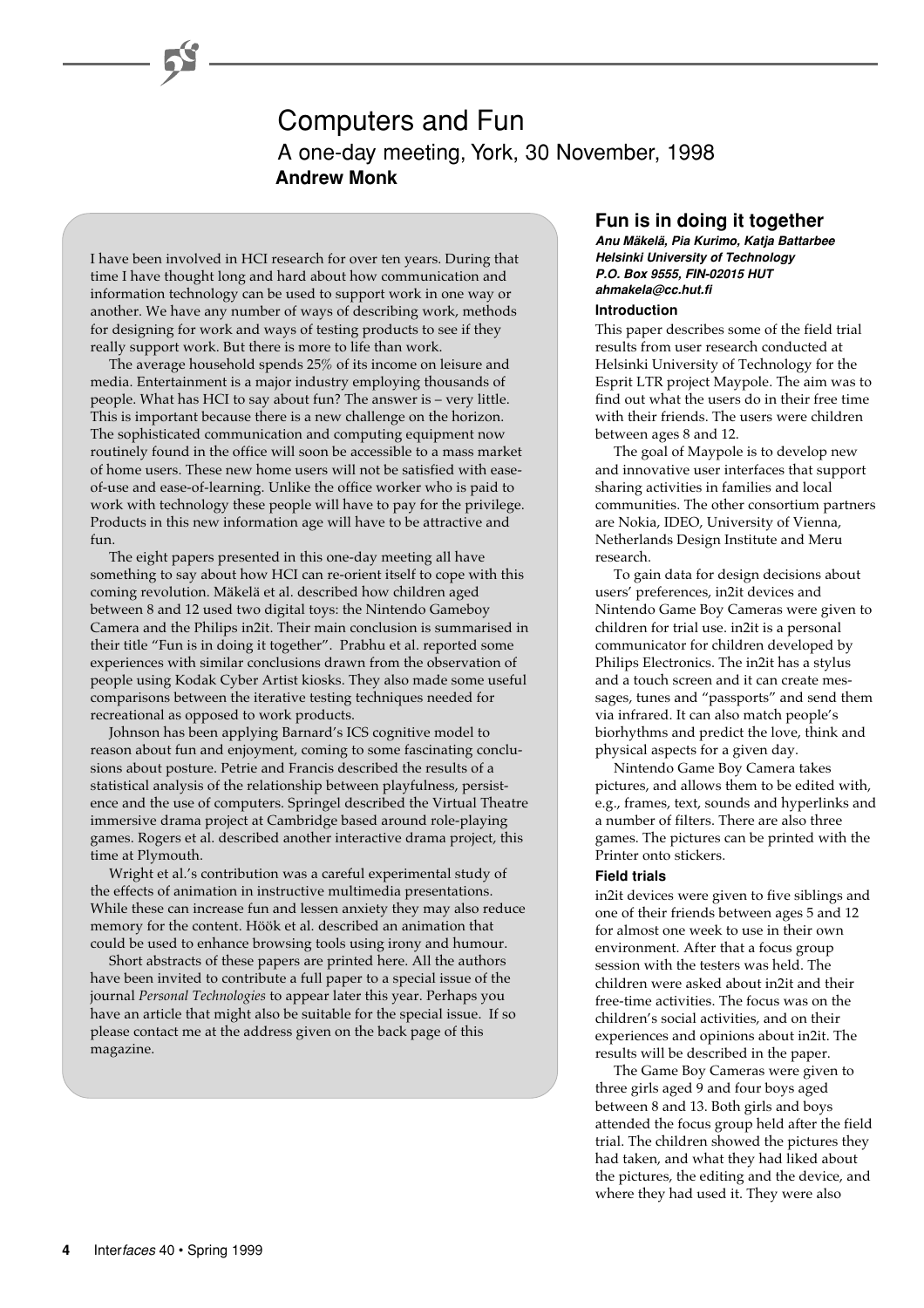

asked to design their perfect device. The results will be described in the paper.

## **Conclusions**

The users liked using these devices together with their friends, classmates and family, the fun was in the group activity that focused on using these devices.

The field trial results described in the paper are consistent with the idea of a participatory design and research method called Reciprocal Evolution. The method suggests that use is design, that users tend to start using technology in a way it was not designed for, and observing existing technologies can give directions and insights for new technologies. This is perhaps even more valid in the case of leisure time than in work tasks, where the organizational framework supports social networking. The fun in in2its and Game Boy Cameras was in using them together with friends.

# **Fun User Interface (FUI): does user-centred design work in entertainment imaging?**

**Girish Prabhu (prabhu@kodak.com), Jack Yu (yu@image.kodak.com) Human Factors Lab and Entertainment Markets Team Systems Concept Center**

**Eastman Kodak Company Rochester, NY - 14650**

The Systems Concept Center (SCC) is a multi-disciplinary team dedicated to generating growth through identifying and demonstrating new value propositions, with a "technology neutral" systems perspective in partnership with the rest of the Kodak technical and business communities. Entertainment markets are the largest and fastest growing markets in the world, and account for more U.S. exports than any other industry. The Entertainment Markets team within the Systems Concept Center builds on the natural affinity of imaging and entertainment; looking at images as entertainment and image making/manipulation as marketable "fun" services. The primary focus of the entertainment team is the development of new concepts which provide fun and entertaining ways for people to interact with images. Our work is comprised of two parts:

- 1. The identification of internal and external partners (such as NBA, TBS/Atlanta Braves, Universal Studios, Sega, and Paramount/VIACOM) and customers who can provide access to valuable content and/or retail channels.
- 2. The development of new solutions which leverage this image content.

The main theme behind entertainment concepts is to create **Kodak Entertainment Moments,** a truly "fun multi-sensory, multimedia experience" and provide users with a take-away that will allow them to be reminded of and share the experience after it is over. The opportunity targets for this team are location-based entertainment (LBE), travel and tourism, sports, motion picture/performing arts, and cultural/ educational institutes. The team of talented business researchers, software engineers, graphic and interaction designers, and human factors engineers works together to build new concepts using user-centred design principles. The usual steps included in the process are:

- (a) work with partners within market situations to identify new customer wants or needs
- (b) define Kodak's opportunity in satisfying this need
- (c) identify product concepts that meet the need
- (d) develop the process or solution needed to produce such a product
- (e) prototype and test the solution internally and externally at different venues
- (f) refine using iterative design, and
- (g) help to commercialize, if successful.

The team has collaborated with Kodak Imagination Works, which is part of Kodak's Entertainment Imaging business unit, to explore target entertainment markets, early concepting of solutions, and market evaluations.

This presentation will discuss the user-centred design methodology from early concept development to collecting voice-of-customer and voice-of-end-consumer on two recent projects – Cyber Artist and PSILY.

"Cyber Artist" is one of Kodak's explorations into the addition of entertainment venues within movie theatre lobbies. The product consists of a camera, computer screen, software and printer. An individual or small group sits in front of a screen, poses, and sees a drawing being sketched and coloured by a "magic drawing pencil". While watching the drawing being created on the screen, a printer is simultaneously making a coloured caricature print. Several types of backgrounds can be initially selected by the consumer. A large, separate, monitor allows onlookers to view both the posing and the drawing of the portrait. The concept not only entertains the participant but also engages onlookers to provide a kind of community experience.

PSILY ("P.S. I Love You") is a personalized audio/portrait kiosk designed in collaboration with PSILY, California. This kiosk enables customers to communicate their feeling for their loved ones by creating a unique gift of personalized music. The concept allowed customers to create a Mother's Day song on a CD or cassette tape personalized with information such as mother's name, eye colour, location, and gift giver's name. The PSILY kiosk concept combined PSILY's product with on-site customer image and personal voice capture.

# **Using cognitive models to transfer the strengths of computer games into human computer interfaces**

**Chris Johnson**

**Department of Computing Science, University of Glasgow, Glasgow G12 8QQ. Fax: 0141 330 4913, Telephone: 0141 330 6053, Email: johnson@dcs.gla.ac.uk**

**<http://www.dcs.gla.ac.uk/~johnson>**

This paper extends techniques from affective psychology to show how cognitive models can be used to represent and reason about interaction with computer games. It is argued that this modelling activity provides insights into the motivational appeal that often distinguishes computer games from other forms of human computer interaction. The long-term aim behind this research is to use our improved understanding of interaction with computer games to inform the subsequent development of more general classes of interactive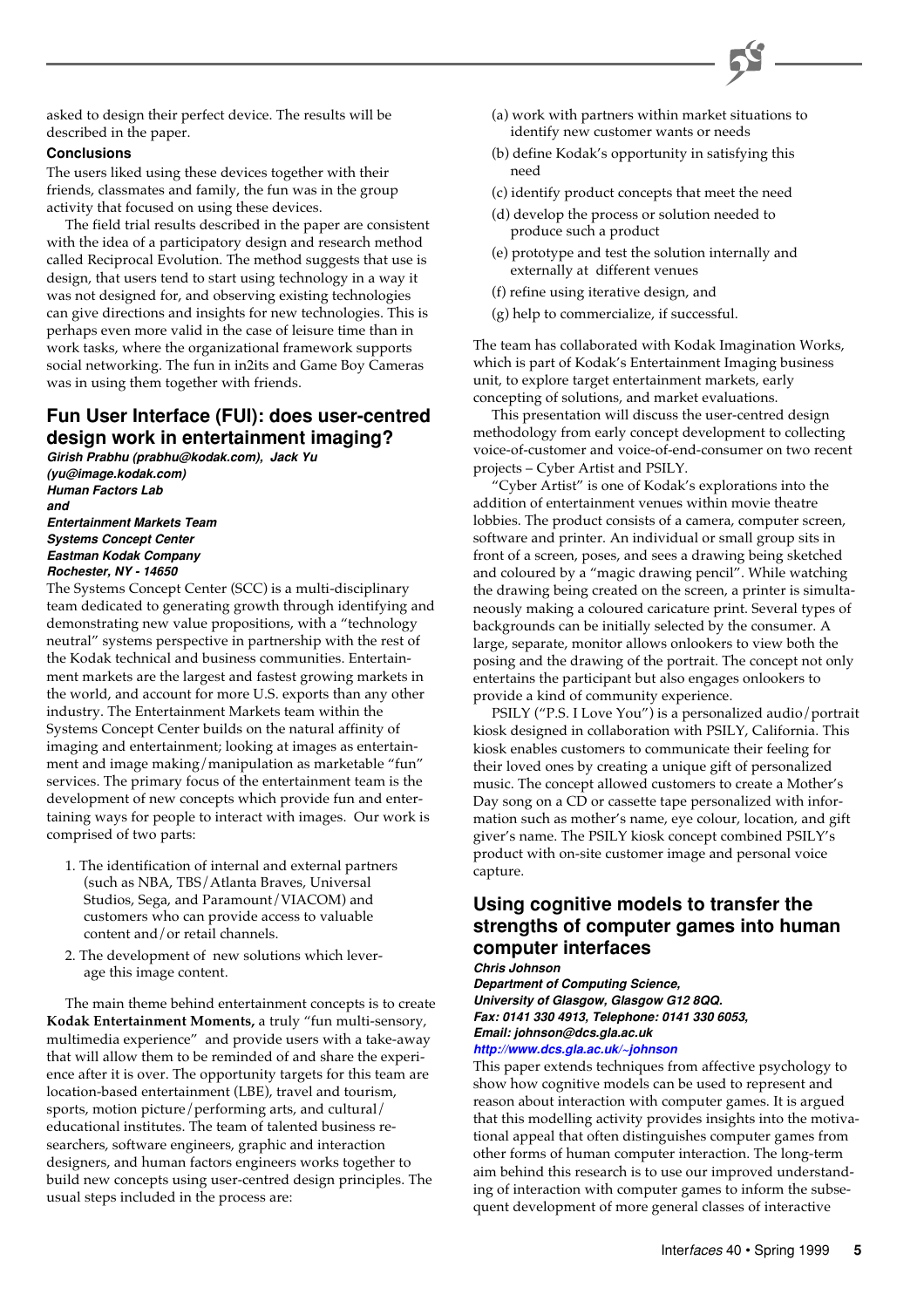systems. Barnard's Interacting Cognitive Subsystems (ICS) is used throughout this paper. This decision is justified by the fact that ICS has already been applied to analyze the negative emotions surrounding clinical depression. This previous work provides a useful starting point for our investigation of the more positive emotions evoked during interaction with computer games. A further justification is that ICS has also been successfully used to represent and reason about the design of human computer interfaces.

*Keywords*: computer games; user modelling; fun; human computer interaction.

# **Playfulness, persistence and computer use: a study of individual differences**

**Helen Petrie and Julia Francis Psychology Department University of Hertfordshire**

#### **Email: h.l.petrie@herts.ac.uk, jufran@aol.com**

During the 1980s there was a considerable body of literature investigating anxiety or fear about computers (sometimes referred to as "computerphobia"). Rosen and Maguire (1990), in a meta-analysis of 81 studies, found that approximately 25% of all people feel less than completely comfortable with computers. Numerous instruments were also developed to measure computer anxiety, although none has become the standard measure. The relationship between computer anxiety and individual variables such as age, education, sex and various personality characteristics was explored. At the other end of the spectrum, research also addressed individual differences which might lead to computer "addiction" or dependency (Shotton, 1989). Perhaps because of this emphasis on the negative aspects of attitudes towards and use of computers, little research has addressed the more positive aspects of this domain. What kinds of individuals enjoy using computers, find them fruitful in their work or leisure and are "good" with computers? Some research has suggested that having a "playful" attitude to computers is very beneficial (Starbuck and Webster, 1991): regarding the computer as an artefact with which to play, a game, or a puzzle or problem to be solved, in either leisure or work contexts. Our own observations suggest that another relevant aspect of attitudes towards and use of computers is a sense of persistence. Current personal computer systems, whether PCs or Apples, often do not do exactly what the user wants or expects the first time a task is attempted. However, individuals who seem to enjoy using computers most and are the most proficient at using them, are those who persist in trying to achieve a particular task, exploring different ways the computer might allow them to achieve it, until they find a solution.

To investigate the relationship between the two variables of playfulness and persistence (which may in fact be interrelated) and attitudes towards computers, an exploratory study using paper and pencil measures of the variables of interest was conducted. This study is being followed up with a further study in which actual behaviour while using computers is observed; this will be used to supplement and validate the paper and pencil measures. 167 participants (university students and employees from a number of local firms) completed the following scales: the Computer Playfulness Scale (Webster and Martocchio, 1992); the Computer Attitudes Scale (CAS) (Nickell and Pinto, 1986); the Computer Anxiety Rating Scale (CARS) (Heinssen, Glass and Knight,

1987); the Computer Self-Efficacy Scale (CSE) (Murphy, Coover and Owen, 1989); the Locus of Control Scale, used to measure internal–external locus of control; the Group Embedded Figures Test, used to measure field independence– dependence; the Adjective Check List (ACL), a general personality inventory, used particularly to assess participants' perception of their creativity; the Raven's Advanced Matrices test of general ability; the Persistence Inventory (a 12 item Likert scale measure developed by the authors); and a questionnaire to obtain demographic information and data about use of computers.

A multivariate linear regression analysis revealed that participants' scores on the Computer Playfulness Scale could be strongly predicted from their scores on the three computer attitude and anxiety scales (the CSE, CARS and CAS), from a set of questions relating to persistence in computer use (but not the general Persistence Inventory), from one subscale of the ACL reflecting a need to seek novelty of experience and avoid routine and from the participants' sex. The implications of these and other findings will be discussed.

#### **References**

- Heinssen, R. K. Jr., Glass, C. R. and Knight, L. A. (1987). Assessing computer anxiety: development and validation of the Computer Anxiety Rating Scale. *Computers in Human Behaviour*, **3**(1), 49–59.
- Murphy, C. A., Coover, D. and Owen, S. V. (1989). Development and validation of the computer self-efficiency scale. *Educational and Psychological Measurement*, **49**, 893–899.
- Nickell, G. S. and Pinto, J. N. (1986). The computer attitude scale. *Computers in Human Behaviour*, **2**, 301–306.
- Rosen, L. D. and Maguire, P. (1990). Myths and realities of computerphobia: a meta-analysis. *Anxiety Research*, **3**, 175–191.
- Shotton, M. (1989). *Computer addiction? A study of computer dependency*. London: Taylor and Francis.
- Starbuck, W. H. and Webster, J. (1991). When is play productive? *Accounting, Management and Information Technology*, **1**(1), 71–90.
- Webster, J. and Martocchio, J. J. (1992). Microcomputer playfulness: development of a measure with workplace implications. *MIS Quarterly*, **16**, 201–226.

# **Introducing the "Virtual Theatre" Immersive Drama project**

#### **Sharon Springel**

#### **Cambridge University Centre for Communications Systems Research**

#### **Springel@ccsr.cam.ac.uk**

Cambridge University has recently launched a new Centre for Communications Systems Research (CCSR), aimed at establishing a world class  $R \& D$  laboratory, focusing on farreaching explorations of future media and communications technologies. This autumn, we are initiating a crossdisciplinary research project which is built around the concept of developing a new media form, one based on firstperson, direct participation within improvised drama.

The technologies needed to create this new media experience are fast becoming available. Developments in such areas as telepresence, real-time computer imaging and advanced network capabilities are all progressing rapidly. What has traditionally been lacking is a clear overall vision of how all of this diverse technological momentum might be successfully harnessed by the creative community itself, in order to achieve the true paradigm breakthrough that "convergence" has been anticipating for some time now. We intend to exploit these technological developments to devise new systems that will directly empower individuals, allowing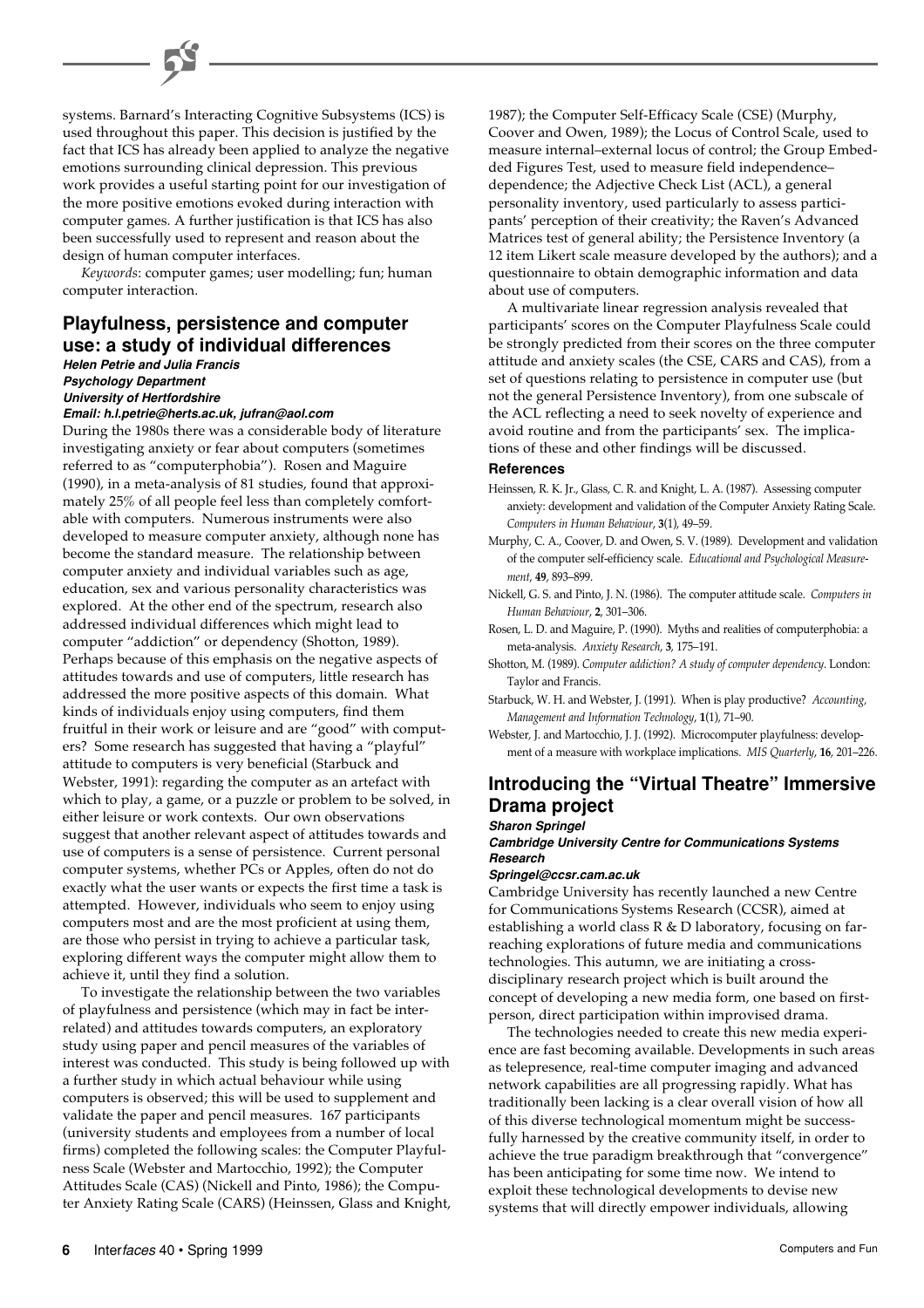them to make use of their own innate creativity by casting them in active roles within unique dramatic works.

Through such a system, everything from drama through education could potentially be transformed.

This project is founded upon the vision of a future "many to many" media landscape, characterised by real-time generation of interactive experiences, experiences that the end users themselves have as much of a hand in shaping as do professional production companies. As with the early days of the moving image industry, a new entertainment form, the computer game, is already being explored along the fringes of mainstream culture, in the video games arcades and through millions of PCs and domestic games consoles. The only area of our modern media society that has grown faster or bigger is of course the Internet itself – also fundamentally characterised by its ability to directly empower the end user.

Within these new forms there is one overriding common denominator – it is not about watching, it is about doing.

Our concept for this new form of media experience is based upon three fundamental principles:

- 1. Real Time 3D Engines and other forms of dynamic content generation are potentially as significant a breakthrough as any that has come before, and consequently, could eventually be hailed as "The sprocket holes of the 21st century".
- 2. The increasing availability of fast, wide and multidirectional networks leads to real individual empowerment, and, consequently, is giving rise to the ultimate media paradigm shift – "Users as creators of content".
- 3. Anonymity, which is widely recognised as being "The wine of the Internet", is the social lubricant that awakens both the communicative and the creative potential. This gives rise to what might be called "The Karaoke factor" – the potential within all of us to relax into the fun of the moment, to enter into a state of "social play" when presented with the right "safe" context.

These factors, when tied together with our fundamental affinity for storytelling and drama, an affinity that goes to the very heart of our psychological makeup, present a very compelling combination, one that we feel holds the key to unlocking the full potential of future media experiences.

As well as seeking to advance a new concept of what an entertainment or educational experience can be, we expect that this Immersive Drama project will also lead to the development of a whole new generation of technology. Technologies that will allow real voices, gestures, emotions and spontaneous actions to become the primary means of interacting with computers and telecommunications networks. And, more importantly, of projecting one's actions through such networks, to others around the world.

## **User engagement and interactive drama**

**Tom Rogers, Simon Turley, Peter Jagodinski, Mike Phillips and Dan Livingstone**

# **University of Plymouth**

**peterj@soc.plym.ac.uk**

Is drama "fun"? The question arose during a recent visit to the cinema to see Steven Spielberg's "Saving Private Ryan". Some unimaginably harrowing and disturbing scenes of

mutilation and human despair unfolded, far larger than life, before the audience. Was there a rush for the exits? On the contrary, most people could be seen contentedly munching popcorn. Yes, if fun is something you have with popcorn, then drama is fun. The essential purpose of drama, whether it is theatre, film or television, is to evoke subjective experience in its audience. The advent of interactive digital television opens up many new possibilities for the structure and presentation of drama and the way in which people may engage with it. However, the design of interactive, computer-based environments requires theoretical and practical bases which are largely new to the dramatic arts. This paper describes research which is exploring the convergence of ideas and design models from a range of traditional sources including HCI, psychology, the performing arts and media production for this new media form. It starts by re-evaluating two traditional dramatic paradigms. The first and most familiar of these is Stanislavsky's Realism, in which the aim of drama is for the audience to suspend its disbelief and to regard the play as reality. The second, Brecht's Objectivity, aims for the audience to witness theatre in a state of sentient objectivity, to think about the issues portrayed and to have their minds opened to new perspectives. It goes on to consider the possibilities which may be offered by Boal's Spect-actor paradigm in which members of the audience take part in the drama so that their involvement transcends catharsis and becomes wholly enacted in a process which Boal calls "dynamisation". Although existing technology cannot enable a faithful computer-based implementation of the spect-actor paradigm, the model may be approachable in various ways and thus provides a useful goal for designers. The realities of designing and producing interactive drama are illustrated with practical examples. Different ways in which the user can go more deeply into the drama, for example by sampling characters' thoughts and viewpoints, are shown and discussed not only from the perspective of drama production but also in terms of the new affordances which they bring to human interactions with computers. Finally, workshop delegates are invited to participate via a website in the evaluation of the design models which have been developed.

# **Animation, the fun factor and memory**

**Patricia Wright (1), Steve Belt (1) & Ann Lickorish (2) (1) School of Psychology, Cardiff University, PO Box 901, Cardiff, CF1 3YG**

#### **(2) Cognition and Brain Sciences Unit, Cambridge, CB2 2EF Email addresses: WrightP1@cardiff.ac.uk; BeltS@cardiff.ac.uk, Ann.Lickorish@mrc-cbu.cam.ac.uk**

The addition of graphics to a text can do many things, including modifying the fun factor. This is most likely to be the case when the graphics are being used for emphasis and embellishment rather than explanation. Data from three series of studies involving graphics used for these purposes will be discussed. These investigations involved widely differing materials, tasks and content domains. The first study addressed the issue of whether graphics added enjoyment to reading, the second and third studies examined the effects of animating the graphics in online texts.

Graphics differ in style and in their spatial and semantic linking to the text. The effects of these factors were contrasted in the first study with texts from the domains of back pain and heart disease. People read the information in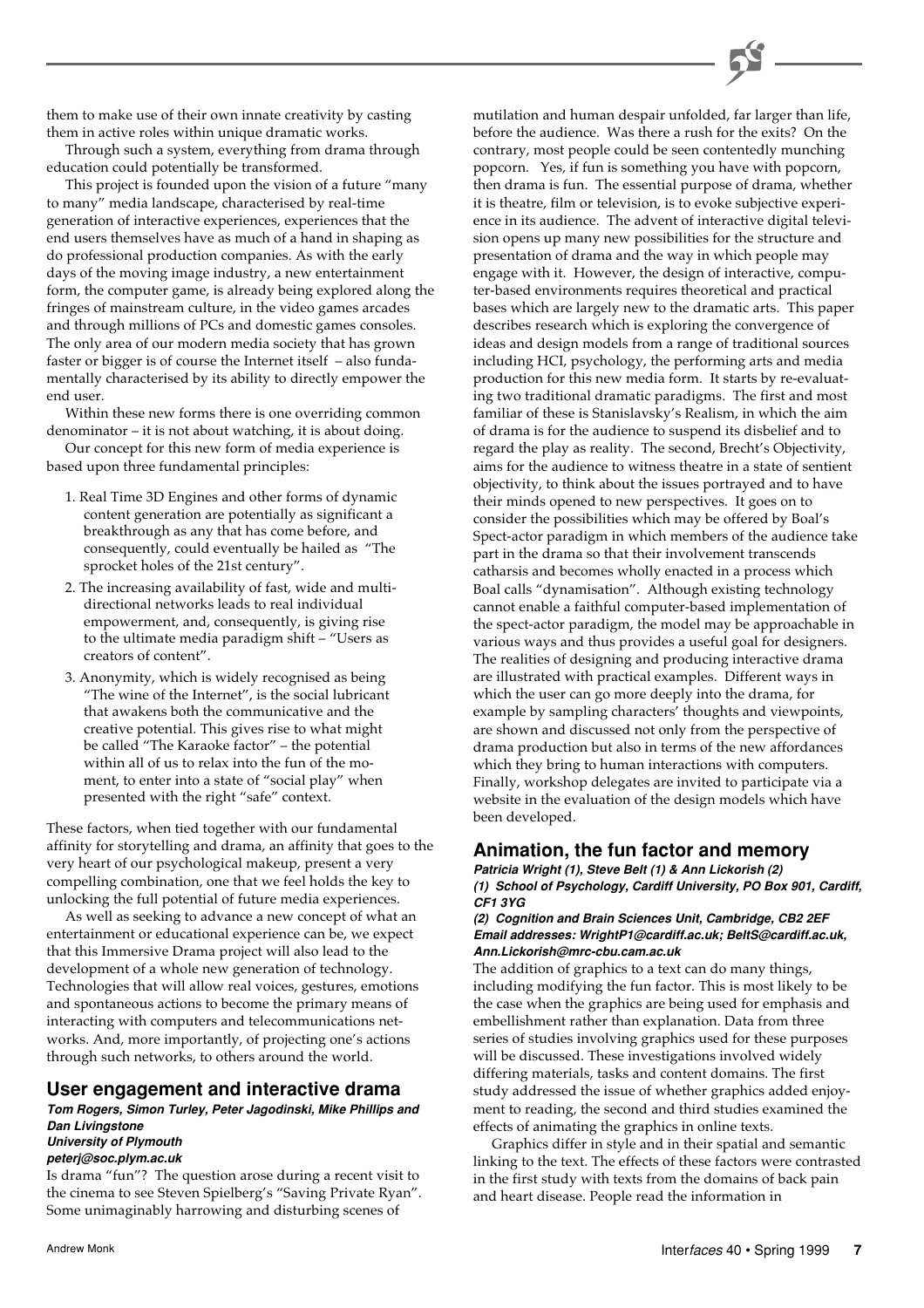counterbalanced orders and then completed rating scales assessing the effects of the graphics. Although most people preferred the texts with graphics to those without, i.e. the graphics made the text more enjoyable, the magnitude of the effects were greater for cartoon graphics in the heart disease text than for realistic line drawings in the back pain text. So this study shows that although graphics can enhance the fun factor, they do not necessarily do so.

The effects of animating cartoon graphics were explored using interactive texts dealing with rheumatoid arthritis, explaining both the nature of the illness and its treatment. The graphics sought to emphasise main points from the text by re-expressing these as the behaviour of a cartoon dragon living in the diseased joints. When silent depictions of the dragon were animated, this increased people's willingness to look at the graphics during the course of reading. Since the animation added no new information, this change in behaviour would seem to reflect the enjoyment people derived from watching the animations – i.e. the fun factor. An auditory commentary increased people's willingness to view both animated and non-animated graphics. (Does sound potentiate the fun?) Nevertheless, even when there was an auditory commentary people were more likely to view animated than static graphics.

The third series of experiments examined whether the effects of animation were specific to the locus of their integration with verbal text. Using several short interactive narratives describing British castles and villages, the effects of static and animated graphics were assessed by contrasting the performance of readers who viewed the graphics during reading or only before/after reading. When animated graphics were watched during reading, this increased the time spent reading the text itself but these people had poorer memory for the content than did those who viewed the animations before studying the text. These findings suggest that people may find viewing animated graphics to be fun, but having fun may not always be beneficial to other cognitive activities.

#### **Acknowledgement**

We are indebted to Dr Peter Phillips of the Teaching Support and Media Services, University of Southampton, and Dr Anne Cole of Southampton General Hospital for permission to convert a splendid video they had made about rheumatoid arthritis into the interactive texts used in the second study reported here.

# **From task-based to fun-based design: evaluation of navigational tools**

#### **Kristina Höök, Per Persson, Marie Sjölinder SICS, Box 1263, 164 29 Kista, Sweden**

#### **<http://www.sics.se/humle/projects/persona/web/index.html> {kia, perp, marie}@sics.se**

Navigation in information spaces is a cognitively demanding activity, which sometimes makes us feel frustrated or anxious. We get lost, we do not find what we wanted, we are exposed to technical problems where files are not found, we wander in circles, and we sometimes get so frustrated so that we give up. Furthermore, there are large individual differences (partly due to our spatial ability (Dahlbäck et al., 1996)) that point at huge differences in how well different groups of users are at navigating information spaces. It seems obvious that we need to find new approaches to design.

We are exploring a couple of ideas where we rely much

more on inducing a sense of relaxed relationship and social aspects to the navigation in the information space. One such idea is…

#### **AGNETA & FRIDA…**

On the user's personal desktop are placed two animated females (mother and daughter), sitting in their living-room chairs, watching the browser (more or less like watching television). The behaviours of the characters are triggered by document content (text, imagery, sound files, error messages, browser malfunctions, etc.), user's activity (on-load, on-click, on-mouse-over) and a randomised set of behaviours popping up now and then by themselves (coughing, drinking coffee, getting coffee in the kitchen, going to the toilet, gossiping about neighbour, etc.). In addition, the user has the option to have a plotline running in parallel, intermingling with the others (in the demo a drama and a comedy).

In contrast to usual agents Agneta and Frida are not serious and polite guides that are part of the interface, but often distance themselves from computer culture in general and its male dominance in particular. Humour and irony are crucial elements here. Also AGNETA & FRIDA tries to bring together browsing and narrative experience into one mode.

We are currently designing a user study on the AGNETA & FRIDA system where we aim to explore some of the more "soft" features of navigation. Our study will not be fixed on how well users perform the tasks that they face in terms of time spent, number of errors made, or any of the "old" usability measures. In fact, in a system like AGNETA & FRIDA, more time spent might be a measure of success since it would mean that they find the space interesting enough to stay in. Even more important are perhaps long-term measurements of how often they return to AGNETA & FRIDA to hear new jokes. Therefore, we are going to study whether a system such as AGNETA & FRIDA:

- encourages exploration (as opposed to wayfinding (Benyon and Höök, 1997))
- creates a "delightful" experience, rather than making users anxious about getting lost. Here we are not only interested in whether they enjoy AGNETA & FRIDA but also if they are annoyed by them, or other emotional reactions to these characters
- creates "anthropomorphic" expectations, to what extent the users have expectations of "human like" behaviour from the characters and "human like" emotions within the characters; and if these expectations vary with different intensity in the appearance of the characters.
- creates a different perspective on what navigation is – a shift from navigation in a spatial space (as users perceive the web (Maglio and Matlock, 1998)) to experiencing a mixture of an interactive narrative and a hypermedia navigation (Murray, 1997).

The problem is how to measure these aspects, and whether measurements in some objective meaning are of any real use. Our current plan is to perform an evaluation of AGNETA & FRIDA where the users' facial expressions will be recorded on video and analysed in relation to the interaction with the computer and with the characters' actions on the screen. We will also analyse the users' language when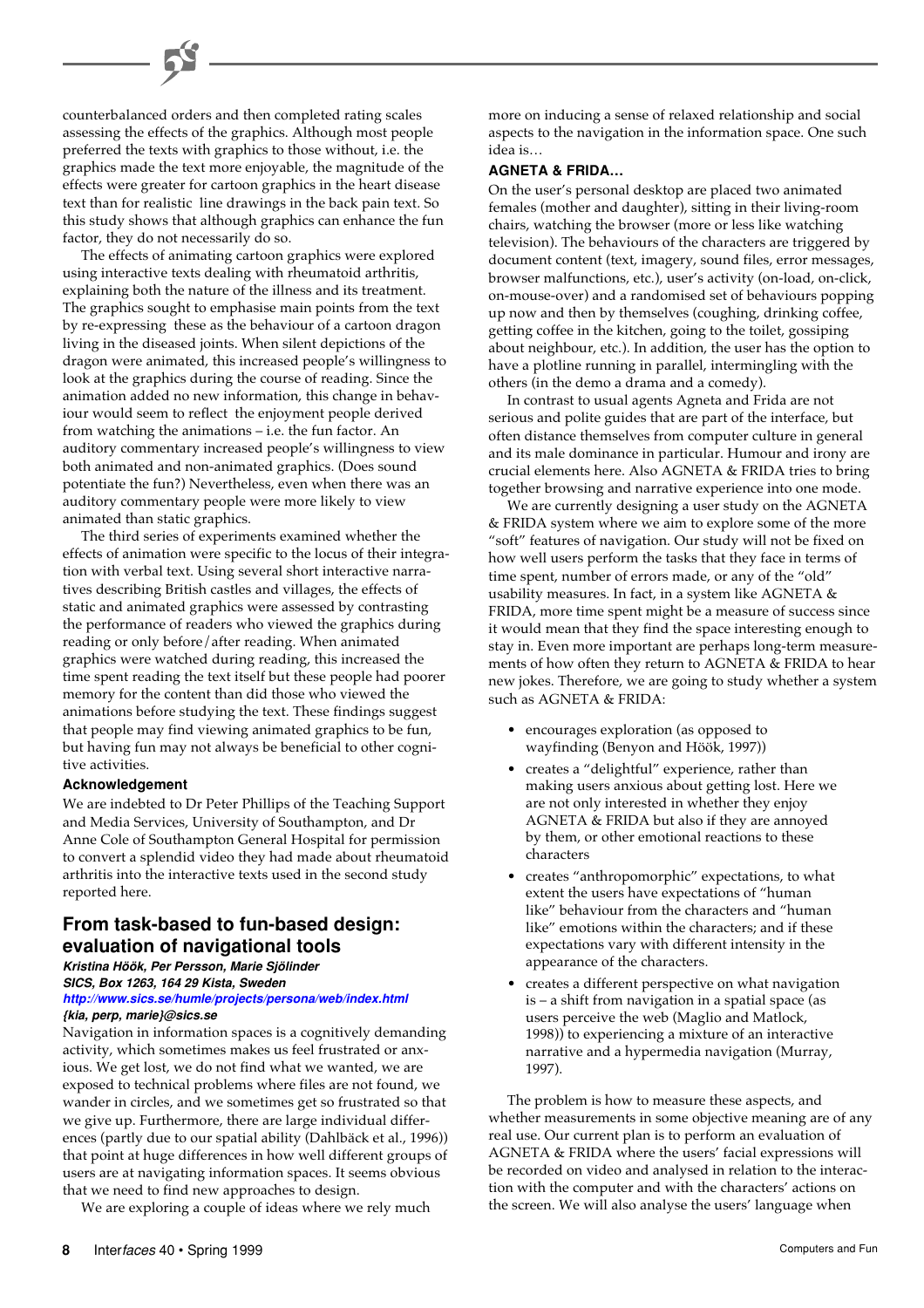

talking about or describing the system. The overall subjective impression of using the system will be captured in a questionnaire.

## **References**

- Benyon, D. & Höök, K. (1997). Navigation in Information Spaces: supporting the individual. Paper presented at *INTERACT '97*, Australia.
- Dahlbäck, N., Höök, K. & Sjölinder, M. (1996). Spatial Cognition in the Mind and in the World – the Case of Hypermedia Navigation, *The Eighteenth Annual Meeting of the Cognitive Science Society*, University of California, San Diego.
- Maglio P. & Matlock T. (1998). Metaphors We Surf the Web By. Paper presented at Workshop on PERSONALISED AND SOCIAL NAVIGATION IN INFORMATION SPACE, Stockholm
- Murray, J. (1997). *Hamlet on the Holodeck: The Future of Narrative in Cyberspace*, Cambridge: MIT Press.

**Andrew Monk Dept of Psychology University of York Heslington, York YO1 5DD, UK Tel: +44 1904 433148 Fax: +44 1904 433181 Email: A.Monk@psych.york.ac.uk**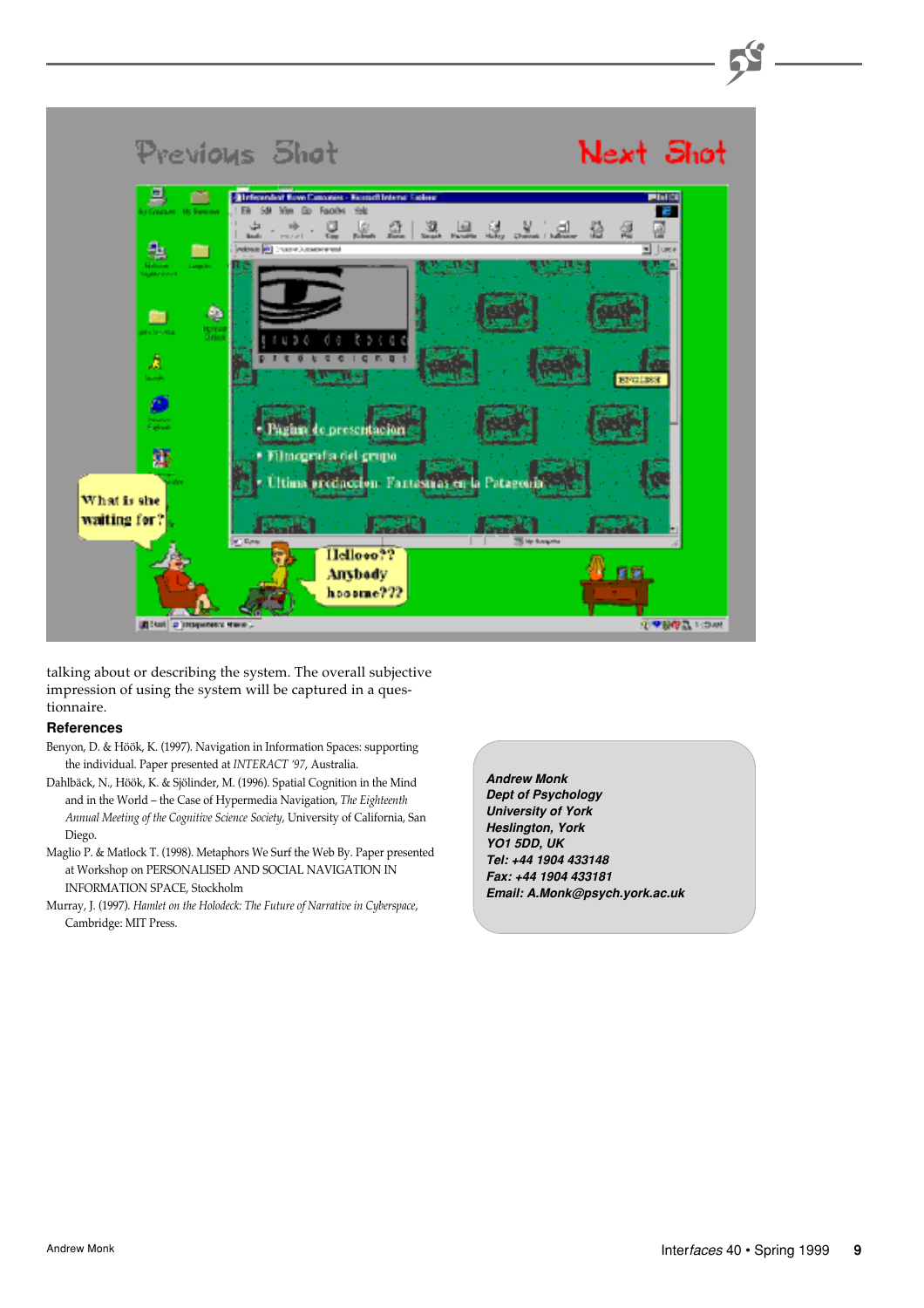# INTERACT – Then and Now **Brian Shackel (former Chairman IFIP TC.13)**

Imagine a world without a Macintosh or Windows. Imagine hardly anyone able to reply to an email message even if you had the ability to send one. That was the world in 1982 when we started planning the first INTERACT conference.

Imagine how you would feel if deprived of your word-processor or spreadsheet. But the first microcomputer word-processors and Visicalc had only just become available on the Apple II and Commodore PET from 1980. The take-up was rapid but still most people did not have a machine of their own. But by 1983 the IBM PC with Lotus 123 was moving fast into the business world; then in 1983 the Apple Lisa closely followed by the Macintosh in 1984 began to show the world via schools and universities how useful computers could be if they had a usable interface.

It was an exciting world of rapid change in the fields of computing and information

given below (note the many similarities to but also differences from today).

Since 1984 the INTERACT series of international HCI conferences have been held at threeyear intervals until 1993, since when they have been biennial. The Proceedings volume of each conference has been published by an international scientific publisher, always under a similar title to that above. The INTERACT series has become the flagship conference of IFIP TC.13 (International Federation for Information Processing Technical Committee on Human-Computer Interaction). It is hosted by an IFIP member country society, provides an excellent series of HCI presentations that help to heighten awareness of HCI in the host country, brings many eminent international HCI experts into the local region to share knowledge about state-of-the-art HCI research and practice, and supports and encourages the local HCI community.

1. Keynote Addresses 6. Design and Implementation 2. User Aspects Design – Approaches and Methods 3. Hardware Interface **Design – Guidelines** Design – Guidelines Visual and Display Characteristics **Evaluation – Approaches and Methods**<br>
Workstations and Workplace Issues<br>
Learning and Training Workstations and Workplace Issues Input and Output – Some New Approaches 7. Wider Issues and Applications<br>Input Methods and Comparisons Aids for the Disabled Input Methods and Comparisons<br>Speech Input and Output Speech Input and Output Content Content Content Content Content Content Content Content Content Content Content Content Content Content Content Content Content Content Content Content Content Content Content Content Conten 8. Two Theme Sessions with Application Emphasis Dialogue Interaction Behavioural Issues in the System Development Cycle Dialogue Interfaces Usage Issues in Electronic Mail, Conferencing Tools to Aid Interface Design and Programming and Journal Systems 5. Cognitive Aspects Language Design and Comprehension Knowledge Based Techniques

The field of HCI has developed and expanded enormously over the intervening 15 years – see for example the recent histories by Shackel 1997 & Myers 1998 – with annual conferences in the USA and Britain since 1985 and also in other countries. As a result the

technology. This was fuelled by large amounts of government funding via the Japanese 5<sup>th</sup> Generation, the European ESPRIT and the British Alvey programmes, all of which had a five-year timescale from 1983/4 and placed considerable emphasis on the 'man-machine interface'. Partly as a result, the INTERACT organising committee was overwhelmed with 282 synopses and had to ask for and review full papers. So the conference Proceedings volume (Human-Computer Interaction – INTERACT'84, Amsterdam North-Holland, ISBN 0-444-87773- 8) contains the largest collection of research papers to that time and gives a good view of the current position and the range of topics being studied.

The contents were regrouped to present this comprehensive overview, as explained in the Preface, and for interest the main headings are

international meetings are no longer able to present a complete overview covering all the various aspects; however, by rigorous selection of papers it is still possible to give a comprehensive review of many of the major facets of HCI. Further, it is obvious from experience that more high quality papers are submitted to the fully refereed INTERACT conferences; also, authors benefit from disseminating their work to and getting feedback from a larger audience with a much higher proportion of the best international experts.

Moreover, TC.13 takes on a truly international role by sometimes moving INTERACT to countries that are not traditionally seen as being in the 'mainstream' of HCI (i.e. outside the UK and USA). This may sometimes cause problems for INTERACT in the short term, but in the long

Modelling Users and User Interactions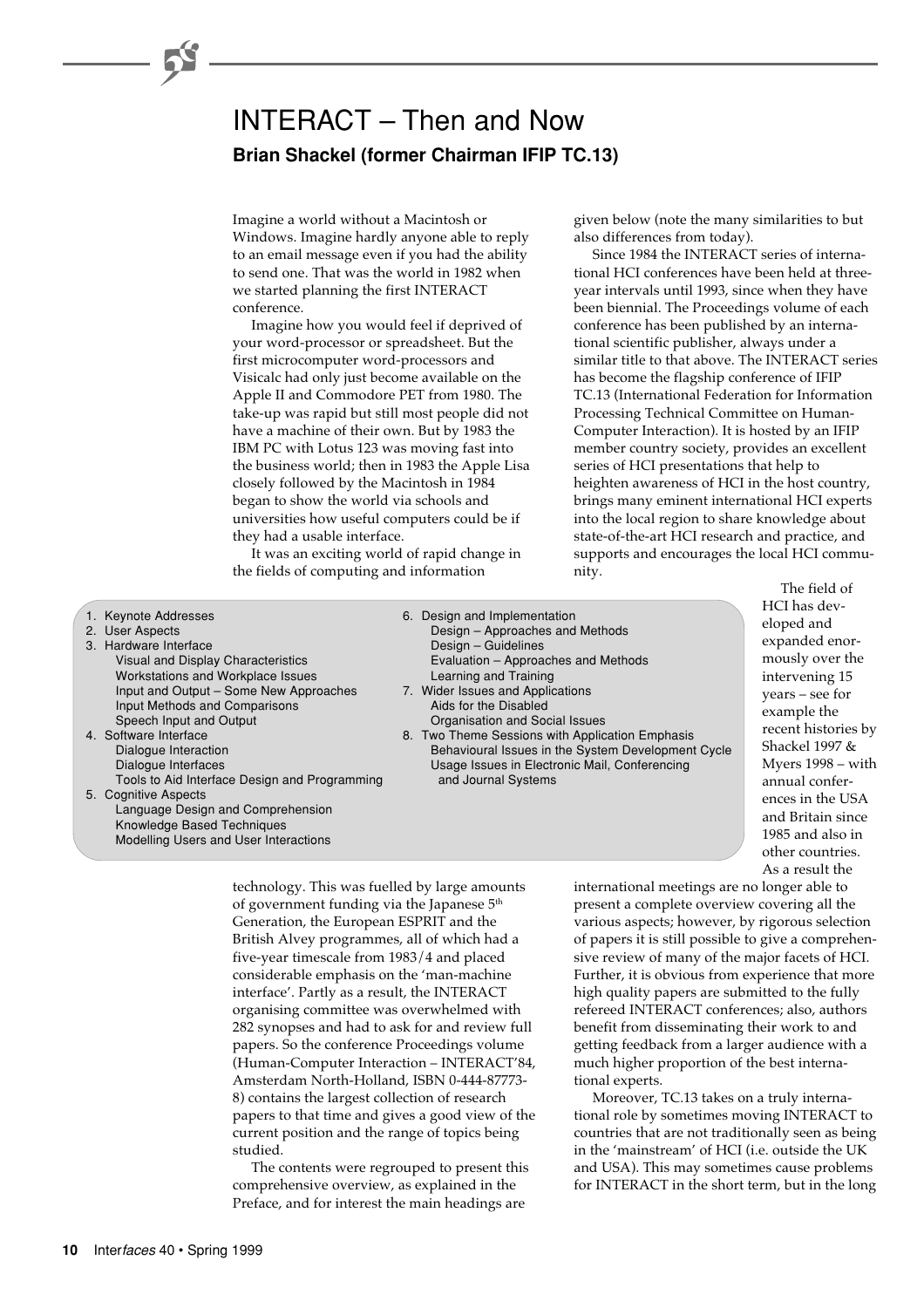term will be seen as an important contribution to the growth and health of HCI worldwide.

Therefore, I am most pleased that the 7<sup>th</sup> INTERACT returns to the UK as the guest of Scotland and the British HCI Group. There is every intention to make this in part an overview of the past and present; but more especially the aim is to highlight the trends and innovations which will shape HCI and to present a preview of the major issues and areas of HCI which need to be addressed at the start of the new millenium.

Here is the venue to come to hear and discuss how you will use computers in the first decade and how better to design them for such new uses. Do you wish to wear wearable computers? How should they be tailored to suit all types? Even the smallest useful 'palmtop' bulges my pockets, must I adopt a handbag at work and not only on holiday in Spain, Italy or Greece? Will we like all this telework, webwork and eventually never face-to-face any more? What are the new ergonomic and societal problems, far beyond the interfaces, of the new global systems? I very much look forward to learning what your world will be like, as I move to the backbenches of the international scene.

Myers, B. A., 1998. A Brief History of HCI Technology. *ACM SIGCHI Interactions*, **5**.2, 44–54. (bam@cs.cmu.edu) Shackel, B. 1997. HCI Whence & Whither? *J. Amer. Soc. Info. Science*, **48**.11, 970–986. (b.shackel@lboro.ac.uk)



| Year | Date                                                | Location                             | <b>Participants</b>   | <b>Proceedings</b>                                     |
|------|-----------------------------------------------------|--------------------------------------|-----------------------|--------------------------------------------------------|
| 1984 | 4-7 Sept                                            | Imperial College, London, UK         |                       | 568 from 20 countries 983 pp 152 papers – INTERACT'84  |
| 1987 | 1-4 Sept                                            | <b>Stuttgart University, Germany</b> |                       | 560 from 23 countries 1138 pp 163 papers - INTERACT'87 |
| 1990 | 27-31 Aug<br>Hosted by the British Computer Society | Cambridge University, UK             | 572 from 30 countries | 1078 pp 153 papers $-$ INTERACT'90                     |

**1993** 24–29 April Amsterdam, The Netherlands 1580 from 32 countries 547 pp 62 +40 short – INTERCHI'93 **NOTE:** This INTERACT conference was named INTERCHI'93 – because the Netherlands Society for Informatics and its Man–Machine Systems Group invited IFIP TC.13 and ACM SIGCHI to hold the INTERACT and CHI conferences together. The joint organisation gave a successful conference, which exceeded expectations in attendance.

**1995** 25–29 June Lillehammer, Norway, 220 from 29 countries 436 pp 75 papers – INTERACT'95 Hosted by the Norwegian Computer Society. This was the first of the biennial conferences.

**1997** 14–17 July Sydney, Australia 366 from 22 countries 713 pp 77 +63 short – INTERACT'97 Hosted by the Australian Computer Society. It incorporated the annual Australian HCI conference (OZCHI'97), and the second Asia–Pacific Conference on HCI (APCHI'97).

**1999** 30 Aug–3 Sept Edinburgh, UK

Hosted by the British Computer Society HCI Special Interest Group. It incorporates the annual BCS–HCI conference.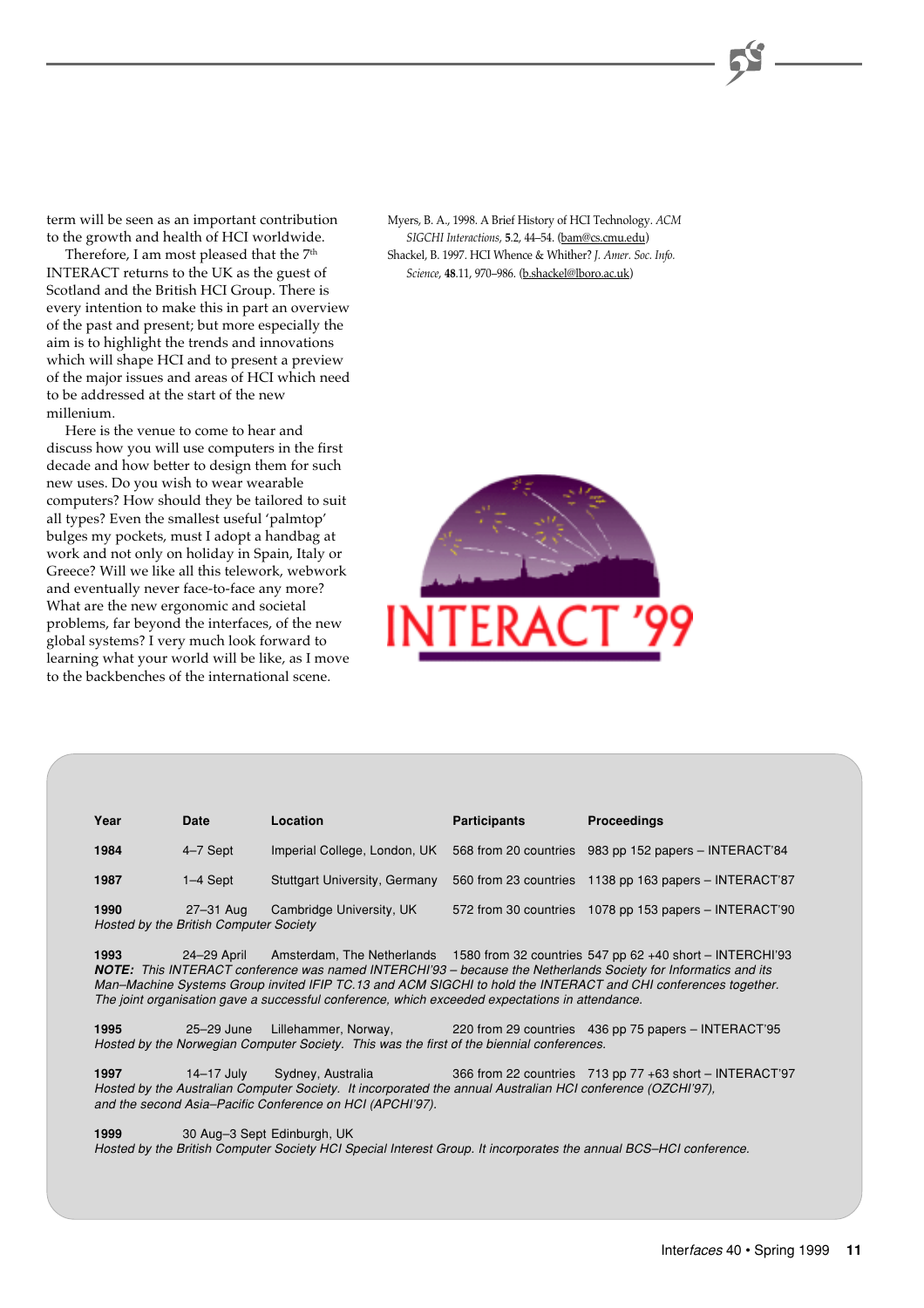# **The Invisible Computer: Why Good Products Can Fail, the Personal Computer is So Complex and Information Appliances are the Solution** Donald A. Norman

Reviewed by Lynne Coventry, NCR

*The Invisible Computer* by Donald Norman is an excellent focusing tool for those of us who are usability professionals within product development organisations. For those readers who are not, it is an excellent awareness-raising exercise to the pressures facing those professionals within organisations. An accompanying book for readers would be *The Politics of Usability* by Lesley Trenner and Joanna Bawa. [Reviewed *Interfaces* 39, p26]

A word of warning: I must admit that I nearly did not write this review. It took me a month to get through the first chapter. It irritated me. The phonogram example was repeated a bit too much. I also got the impression this book was going to say the technologists get it wrong but marketing will get it right. This was the wrong impression and perhaps I need to improve my skim reading skills but it was not until page 44 that I realised that Norman did not assume that customers were users and maybe as an experienced usability professional I would get something out of reading this book.

Getting back to the book at hand, Norman argues that the PC tries to be too many things to too many people and as a result is not the most effective tool possible for many of the people, tasks and environments it is said to support. This reality also means that the usability experts involved in PC and similar developments cannot follow their own guidelines. The mantra "know thy user" can be chanted, but how do you know the millions of people, all over the world, from all walks of life, with different experiences, needs and desires? As usability people we take a small sample of users, which we hope is representative, and test a small subset of the functionality while the user carries out a small subset of the tasks the application is said to support. We go along with the myth that we can understand what is required, rather than taking the consumer-centred approach, which would be to design an appliance specifically for this group of people and match a specific task.

**The Invisible Computer: Why Good Products Can Fail, the Personal Computer is So Complex and Information Appliances are the Solution** Donald A. Norman MIT Press, Cambridge, MA, 1998

Norman suggests that Information Appliances will be the solution. They will be simple, versatile and fun products designed for a specific function that can be joined together into a family (or is that a PC?). Is it really that simple? Can this be achieved? Who really knows, but it is an approach which is being actively explored by some research departments within companies such as NCR and Phillips,

to name but two. Phillips presented their view of the future at SIGCHI '97 and presented many interesting ideas which illustrated potential information appliances derived from a 'consumer and lifestyle of the future' perspective. Then at last summer's Usability Professional Association Conference in Washington D.C. I heard the same – PC is bad, Information Appliances are good – story from Walt Mossberg, a technology columnist for the Wall Street Journal. (Maybe he had seen an advance copy.) The technology companies fall over themselves to get Walt to say something good about their product, because if he does the Wall Street Journal readers may buy it and that is a very lucrative market segment to get into. Walt presented an electronic book that was small (probably 6 by 10 inches) and light (about 2lbs) and could store up to 8 books. All you could do was read books on it. Some features were even better than the original, for example bookmarking, as you did not have to damage the book by turning down the corner or sticking something in the book. I thought about the fun of travelling with this and reading books (rather than playing with my daughter's Gameboy) and immediately I started to think of adding a pen and gesture system so that I could load work documents on to it and I could mark them up as I travelled to business meetings. Suddenly I was one of them – a marketeer or a technologist – I was allowing functionality to creep in, using the appliance for a function it was not intended for. Aargh I screamed (in my head of course – I was still at the keynote speech).

Norman has chapters looking at how businesses and product development teams do not currently follow a consumer-centred process, which also provides insight into what goes wrong in current development. He provides alternative models to support Information Appliances, again not in any great detail, but with enough ideas to get the reader thinking, and with interesting examples.

There are many obstacles to overcome to develop really useful and usable products, and Norman provides some examples of what these information appliances may be (interestingly the electronic book is not mentioned), business case ideas, and process issues for such an approach. He may not have got it right, he may not have all the answers to the questions his book raises, but to me it is a far more interesting path to follow than adding more functionality to an already conceptually flawed base. A thought-provoking read.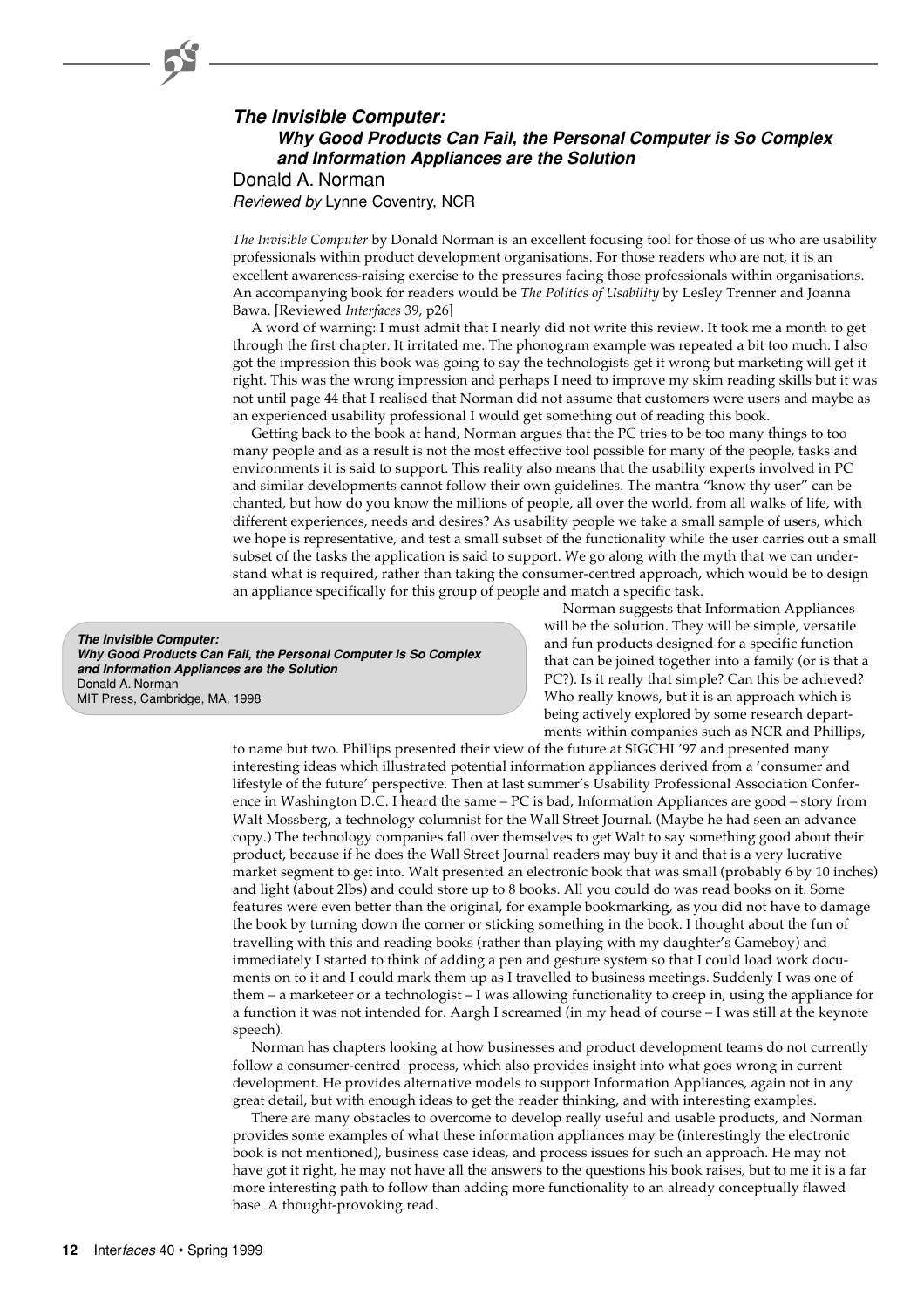# A Hard Day at the Office **Lon Barfield**

Embarking on a large-scale writing project is always a real effort, before putting pen to paper there are so many things that seem to need tidying up and sorting out, you clean your desk, you go to the shop to get the right pen and pad, you make a good cup of coffee. Eventually, by the time that you are playing about with the telephone receiver to try and get the kinks out of the flex, you realise that all these activities are subtle distraction strategies to delay the actual start of the writing.

Nothing has changed now that the pen and paper have been replaced by the screen and keyboard of a computer. There is in fact even more that needs to be sorted out before writing the first sentence. Consider the amount of work necessary just to choose the correct background and window colours.

Recently I embarked on a large-scale writing project and wanted to get the document layout correct from the word go. This meant that before the first word could be written I had to apply all my energies to setting up good document templates to use while writing.

The widest selling commercial wordprocessing package comes along with a suite of standard templates, there are even three report styles for large writing projects: Contemporary, Elegant and Professional. The naming does seem to suggest that the Contemporary style is not professional and the Professional style is not elegant but many people are satisfied to use them. Indeed many people even end up using the standard headers and footers contained in them without realising it, since you can view the document without having them on the screen. I have actually seen faxes rolling out of the fax machine bearing the header; 'Film Watch Division Marketing Plan'.

Within these templates, paragraph styles follow a complex set of dependencies. If you want to change the font style of all headings you don't go through them applying the 'change font' command to them all, you simply change the font in the 'Heading Base' format from which all the headings are derived. Wonderful in theory, but in practice there are a few loose ends.

Consider the behaviour of the outline processor: that wonderful tool to help juggle the contents of a document without carrying out huge and terrifying cut and pastes. You can promote 'Body Text' to 'Heading 1', 'Heading 2', etc, but when you demote headings they don't revert to the style 'Body Text' but to the style 'Normal', thus any promoting of text has

to be done very cautiously since demoting it again also entails fiddling with the paragraph format afterwards.

In fact, being a software purist (a trait that I am desperately trying to lose as it costs me so much wasted time) I decide to define my entire set of paragraphs from scratch, exactly the way I wanted them.

My first hurdle is that when you start with a blank document you get five standard paragraph styles for free, what is worse is that these cannot be deleted, you are stuck with them no matter what you do. Worse still; if you call up the list of paragraph styles you find that there are not just five but hundreds of them, the whole set in fact. All built in and none of them can be deleted.

The only way then of setting up your own styles is to do so in amongst this pollution of impure existing paragraph styles. The answer is to define your own set and to let them live in symbiosis with the existing non-deletable styles. I could define styles whose names all began with AAA, partly to get them at the top of the list separate from the others and partly as a symbol of my deep frustration at the system. 'AAA Body Base', 'AAA Body Text', etc.

I began setting up a complex file with all these definitions and then quickly discovered that heading numbering is not a general attribute that you can hang on any paragraph style, only the official 'Heading 1' etc. can be numbered.

Finally I capitulated, it was either a question of rewriting the word processor from scratch or accepting the inevitable. I opened the built-in styles, chose the 'Film Watch Division Marketing Plan', the starting point for half the documents written on this planet and started hacking away at the existing paragraph styles on the long road to writing that elusive first sentence of my document.

**Lon Barfield (lon@design.nl) is a usability consultant and lecturer with General Design Internet Solutions. He is the author of 'The User Interface, Concepts and Design' (Addison Wesley, ISBN 0-201-54441-5), and also writes the 'Real World' column for the SIGCHI bulletin. When he has sorted out the paragraph styles he is going to write another book.**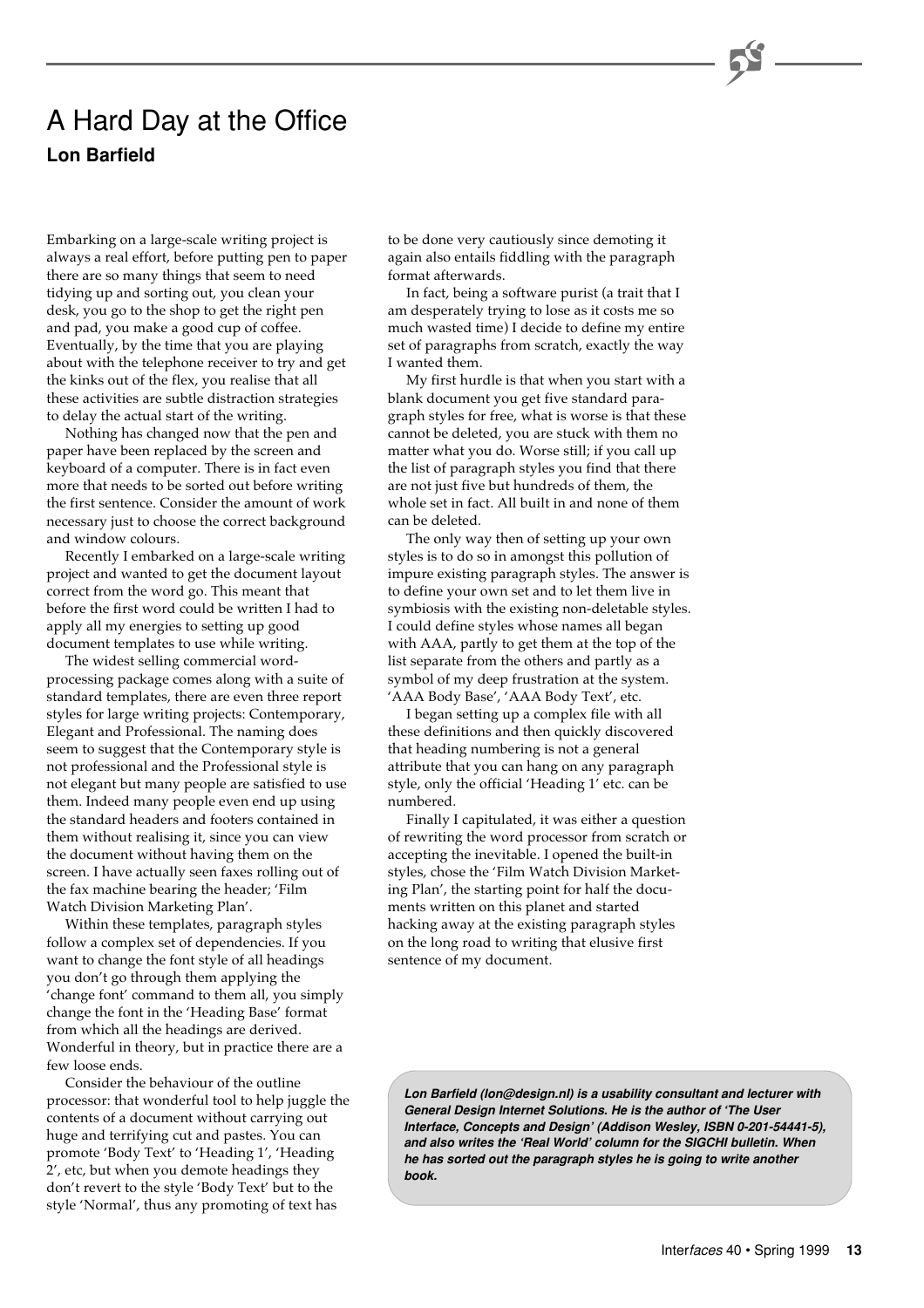# Conference report: The Active Web **Alan Dix and Dave Clarke**

On 20th January 1999 a British HCI Group day conference was held on "The Active Web".

The call for papers for this was very successful with a very large number of extended abstracts submitted. These were refereed by a panel of 25 referees, each paper having at least 4 reviews. In the end 12 papers were selected for the main speaker programme plus a number of posters and demos. However, the standard of the papers was extremely high and it was very difficult deciding which papers to leave out of the programme.

The final programme included presenters from five European countries. If we include co-authors, authors of posters and other submissions and referees, twelve countries and four continents were represented in total. Presenters and attendees included both academics and practitioners capturing that most exciting essence of web-related work: research and practice are closely related, it is a field that is constantly operating 'on the edge'.

#### **student bursaries**

aQtive limited sponsored several bursaries to help students attend the conference. These were awarded to four students based on short position statements about their current work and plans. They were awarded to Ann Light (University of Sussex), Thomas Tan (Middlesex University), Jacqueline Harris (Staffordshire University) and Soha Maad (University of Warwick).

#### **speaker programme**

Given the number of presentations in the day, it was a fast moving programme with vigorous discussion. Several speakers included live connections to remote (international) systems. (Amazingly) these all worked flawlessly, with the only technical problems being the more mundane issues of swopping monitor leads between jostling laptops and fits of temperament from PowerPoint ...

The speakers covered a wide range of application areas and web technologies. Several themes recurred during the talks, most notably the separation between semantic content and presentation. Also the issue of time and delays came up in several talks reminding us of the 'Time and the Web' conference we ran in 1997.

Note that the descriptions here are our own view of the talks and not the authors' own abstracts. We hope we haven't misrepresented them too much.

# **Adaptable hypermedia with web standards and tools**

## **Lloyd Rutledge, Lynda Hardman, Jacco van Ossenbruggen and Dick Bulterman CWI, Amsterdam**

Much of the success of the web has been due to the use of existing de facto and de jure standards, such as GIF, JPEG, SGML and QuickTime; coupled with the rapid evolution and adoption of new standards, such as HTML, HTTP, CSS and XML (albeit often 'improved' – read 'broken' – by major webbrowsers!). Lloyd described how the group at CWI are using a variety of international standards, including HyTime, DSSSL and SMIL, to define a Standard Reference Model for Intelligent Multimedia Presentation Systems (SRM-IMMPS). A key feature of this is the separation between the storage structure of multimedia and its presentation – a moot issue in HCI for many years, but one which is especially difficult for multimedia systems where layout and semantics are often interdependent. An environment, called Berlage, has been designed to assist the design of multimedia systems using the model.

The use of the model was demonstrated in an example system called *fiets* (Dutch for bicycle). Fiets is an information system about historical buildings along the Herengracht, one of Amsterdam's main canals. A key feature of this was the use of a space/time/link distinction in both the underlying semantics and the presentation. For example, buildings can be shown arranged by date (temporal semantics, spatial presentation), or be shown one by one with links to the next house along the canal (spatial semantics, link presentation).

# **Browsing video content**

#### **Peter Macer<sup>1</sup>, Peter Thomas<sup>2</sup> 1Hewlett Packard Research Labs, UK; 2University of the West of England**

Image download time is a major problem on the web. This is especially bad when a user navigates a link, unsure of the content to be found at the end-point, only to wait several minutes for an image to download that then turns out to be irrelevant to the user's needs. Often web pages use a low-resolution thumbnail image to allow users to decide whether to download a larger, more memory-hungry image.

These problems are, of course, far more serious for video content.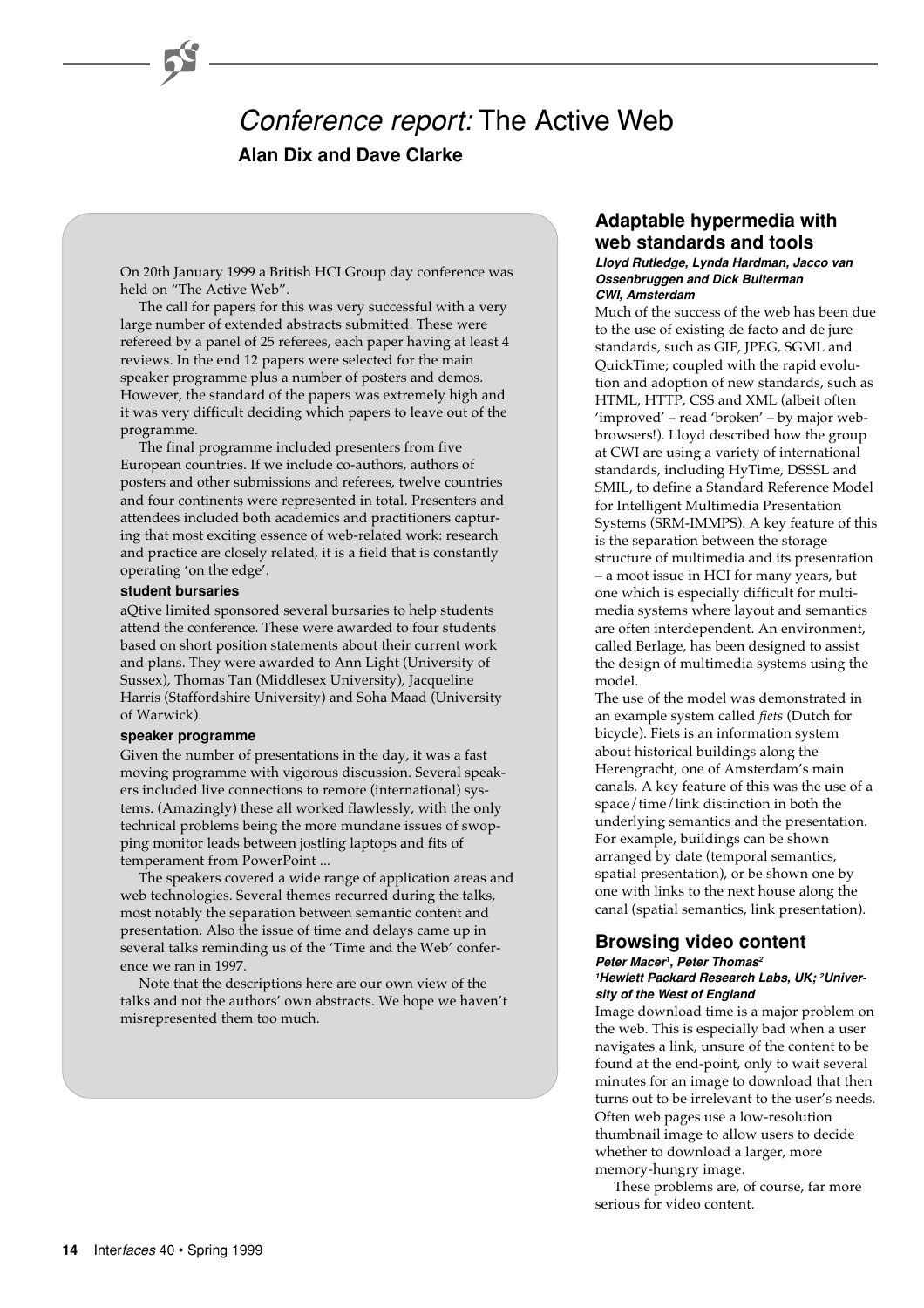



Peter Thomas presented a system 'Rosetta' that he and Peter Macer have developed to address this problem. Rosetta uses a variety of image processing techniques to extract 'shots' automatically from a continuous video source and then to select 'typical' keyframes from each shot. In order to find the keyframes an average frame is first produced for each shot and then compared with each frame on the shot. A surprising and initially counter-intuitive result from their work was that a good 'typical' frame is one that is most different from the average, not closest as might be imagined. This is because the average tends to pick out the background features of the image and moving foreground figures would disappear if the closest to average were chosen.

As a test of their results, the results of applying Rosetta to a portion of 'Wallace and Gromit' was compared with the original storyboards for the film. The similarity was impressive.

Keyframes, once extracted, can then be used in a webbased interface to choose whether to download a video clip or to select a portion of the video to view.

# **Using visualisation to interpret search engine results**

#### **Ratvinder Grewal, Mike Jackson, Jon Wallis and Peter Burden University of Wolverhampton**

When using a web search engine, the pages are ranked using a 'relevance' measure, usually represented as a simple percentage calculated from the number of search words (or keywords) found in the page . With such a measure, if one were searching for 'lighting dimmer switches', the relevance of a page with references to only 'lighting switches' would be similar to one only mentioning 'dimmer switches'. Until visited, both appear equally relevant to a user, yet it is clear that the latter is really much more likely to be useful.

Ratvinder described experiments that have been carried out to compare two novel visualisations of the 'relevance' of web search engine results. These are designed to allow users to decide for themselves how relevant pages really are. One visualisation is based on a 3D polygonal-based pyramid where the sides of the pyramid represent each search term. The sides are coloured depending on the number of times the particular search term was found on the page and a 'pendulum' hangs within the pyramid representing a standard overall 'relevance'. The alternative is a 2D circular representation where the circle is divided into equal segments, one for each term, and the segments are coloured from the centre depending on the number of relevant terms found.

The two representations are equivalent in that the circle is exactly what one would see if one looked 'up' inside the pyramid, but there is no equivalent of the pendulum in the 2D representation. So, if anything, the 3D visualisation had more information. However, the results of the experiment showed that users were better able to interpret the 2D representation. This supports other results where 3D representations, although appealing, are often harder to interpret because of effects of obscuring, perspective, etc. Our visual systems are

tuned for a textured organic environment using rich semantic information to supplement lower level cues. It is perhaps not surprising that we have trouble when faced with more abstract 3D representations. So perhaps 2D representations, including those presented in this work, will be with us for some time yet!

# **A stable view of the hyperactive web**

#### **George Buchanan, Gil Marsden, Thomas Tan, Yin Leng Theng and Harold Thimbleby Middlesex University**

The 'team' presented portions of ongoing work at Middlesex on web design and maintenance tools (see Interfaces 38, p 8– 10). Several sites of different kinds are managed using their toolsets, including the Friends of Benjamin Franklin House (a relatively small site) and the Royal Society of Arts (a large site with 500+ pages and over 20 content authors). Their current aim is not to replicate commercial web development tools, but to address niche areas. In particular they are addressing issues of quality, reliability and maintenance.

Two specific tools were presented. The first, Webtree, shows the pages resulting from a web search as an interactive outliner (shown overleaf). A normal search results in just a list of pages with a small description or abstract from each page. The user has to navigate to the page in order to see whether it is relevant. In Webtree the list of pages can be seen as the top level of an outliner. Each page can be individually expanded to show its first level headers, these can then be expanded in turn until the full content is revealed – all within a single scrolling outline window.

The second tool, Docman, supports the critiquing of web pages by human and automatic reviewers. Reviewers can make notes about specific pages and the system manages these for the page author. Automatic tools also scan the pages and add their critique and suggestions to Docman. The tool is aware that many pages are generated from database content and manages these also.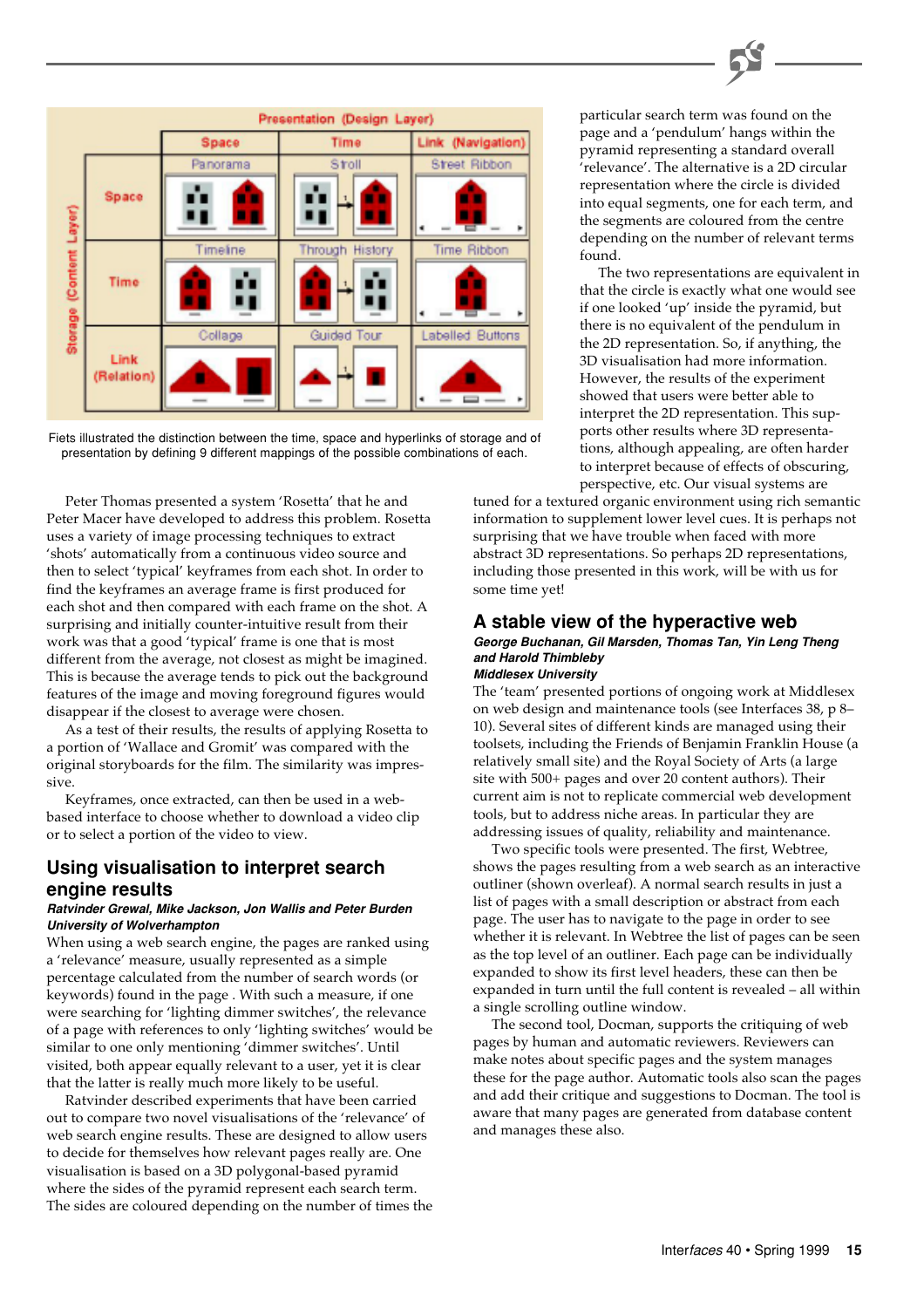

Docman screen shot (running in a standard web browser, which is not shown). The top frame is commentary, the bottom frame is the RSA site page being referred to.

# **Patterns and components: capturing the lasting amidst the changing**

**Hans-W Gellersen<sup>1</sup>, Fernando Lyardet<sup>2</sup>, Martin Gaedke<sup>1</sup>, Daniel Schwabe<sup>3</sup> and Gustavo Rossi<sup>2</sup>**

**<sup>1</sup>TecO, University of Karlsruhe, Germany; <sup>2</sup>LIFIA, Depto de Informática, UNLP, Argentina; <sup>3</sup>Depto de Informática, PUC-RIO, Brazil**

Design patterns have become a hot topic in object-oriented programming and design. Whereas component-based reuse (including objects) allows parts of a system to be reused, design patterns allow the structure of a design (or piece of program) to be reused. The class structure in object-oriented languages can help to turn these patterns into code. Links between web pages, or even the generation of presentation from content, can be seen as a form of component-based reuse of material, suggesting that some form of design pattern would be useful here too.

Hans presented the work of a trans-continental collaborative project which has developed a method and markup language to support design patterns in web development. The method, called Object-Oriented Hypermedia Design Method (OOHDM), has a design notation in which navigational objects (such as nodes and links) can be related to conceptual entities (such as database objects). The design notation also allows design patterns to be expressed.

In order to translate this into actual web pages an XMLbased language called Web Composition Markup Language (WCML) has been developed. It allows an inheritance-style development of web content, similar to that found in objectoriented programming languages.

# **A case study in designing a documentcentric groupware application over the Internet**

#### **Paolo Ciancarini and Fabio Vitali University of Bologna, Italy**

In a rather self-referential manner, this paper took as an example the management of a conference! Fabio presented the PageSpace architecture. This is an agent-based architecture enabling workflow-style systems to be developed.



Webtree screen shot (running in a standard web browser, which is not shown). Queries are entered in the left frame, the right frame shows search results within an interactive outliner.

Humans are included in the architecture through special agents called roles, and special gateway agents allow interaction with the external environment, for example via CORBA. The agents also communicate using standard protocols such as HTTP or email.

PageSpace is built upon an underlying Linda-style tuple space called Jada (because it is a Java-Linda combination). Moving away from their parallel-processing beginnings, Linda tuple spaces are becoming popular in this sort of application, including Limbo (Lancaster University), and of course inspiring JavaSpaces.

PageSpace is a reference architecture. One specific software architecture developed from PageSpace is called MUDWeb. It uses the concepts of MUDs (rooms, avatars) to construct collaborative applications. The conference management system is then built on top of this, for example having a 'SubmittedPaper' room.

Finally, some of the web pages for the system need to be more active than standard mechanisms allow. Echoing previous talks, the team needed a greater separation between the display and the semantics. To support this they have developed 'displets', active documents that can render themselves using XML and Java.

# **Impedance matching: enhancing temporal interactivity on the web Devina Ramduny**

## **Staffordshire University**

The ubiquity and platform-independence of the web make it ideal for developing groupware applications. Yet it is inherently asymmetric: authors write and update pages, others see the changes when they next look at the page. However, close collaboration requires timely feedthrough – seeing the effects of other people's actions. The HTTP protocol provides little support for feedthrough and so some notification server is required either as part of HTTP or as a separate service.

In this paper Devina described issues surrounding the design of notification servers to provide an appropriate pace of feedthrough. As part of the conceptual investigation a specific separate notification service has been developed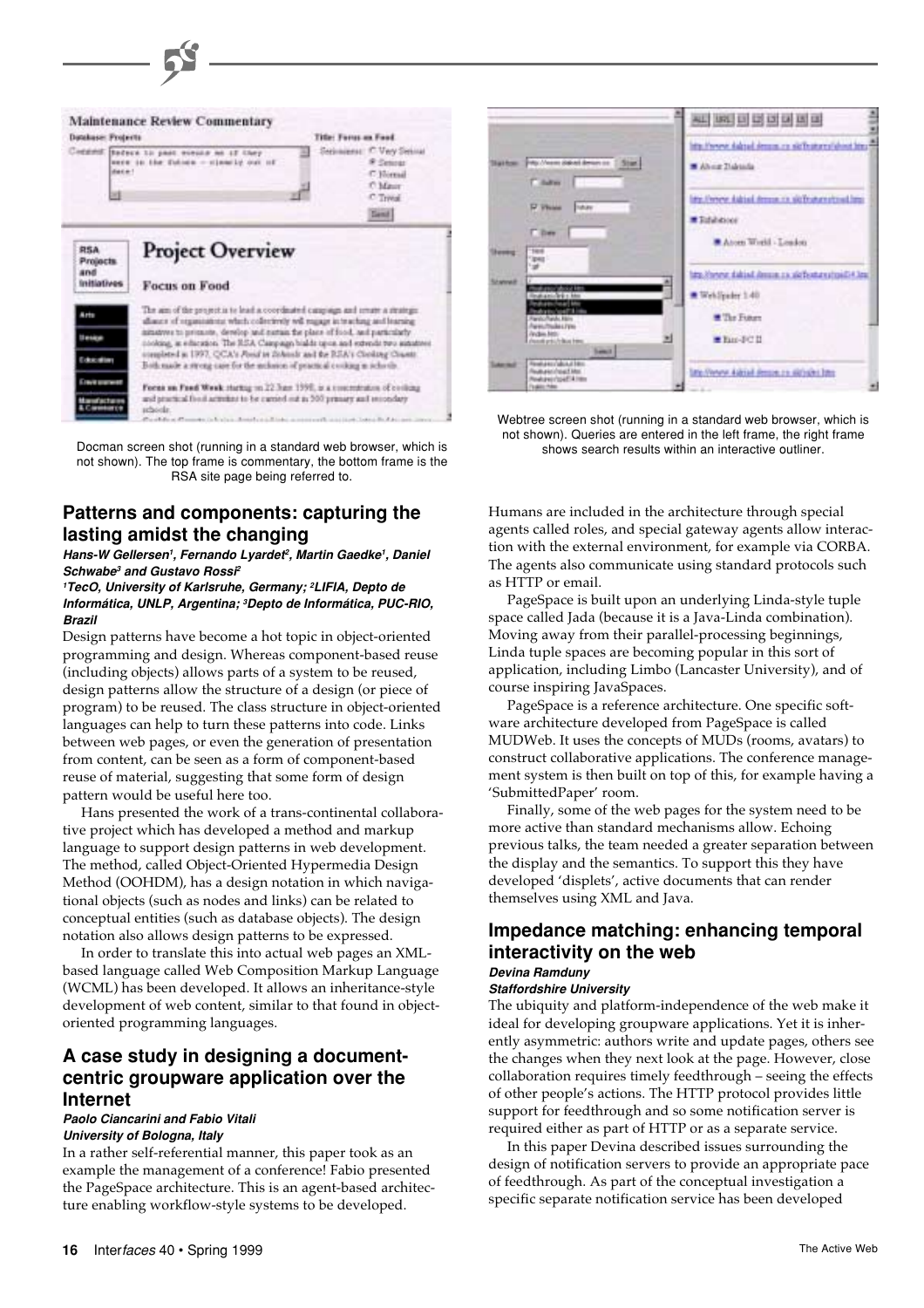called Getting to Know (GtK). GtK supports notification using three main functions: 'add interest' in a particular object, 'remove interest' and 'tell all' when events concerning an object are broadcast to all interested parties. As an exemplar, a simple real-time conferencing system has been developed using GtK. This allows a user to connect to several simultaneous conferences of which one is active – where the user's messages are sent.



In this simple state all users will receive information at the same rate. However, it is clear that the active conference requires a higher pace of feedthrough than the other conferences. This is an example of the need for impedance matching – matching the pace of generation of events with the pace at which they are required. GtK supports this with a 'set frequency' function which tells the server how often to tell users about changes.

# **Communicating with avatars in virtual 3D worlds**

## **Volker Thoma, Andrea Haf and Arno Hitzges Fraunhofer Institut, Germany**

UNIX 'talk' and MUDs are being replaced by various forms of real-time 2D and 3D virtual environments (yes, we know there are still UNIX users out there who use 'talk' or command line email for communication, but then for you 'vi' or 'ed' is the ultimate wordprocessor...). In the virtual environments the participants are represented by avatars, more or less lifelike images of themselves which move within the environment and allow them to meet and communicate with one another (often using a text window – 'talk' rises like a phoenix from the ashes). These also often allow the participants to make 'gestures' – command their avatar to wave, and so on.

As well as their social use, these virtual community environments have potential for virtual meetings, collaborative work and distance learning. Furthermore there are commercial possibilities in online shopping where the experience of 'shopping' may be as important as the things one is shopping for.

Volker described user studies comparing two popular 3D multi-user environments available through the web: Blaxxun's community and ActiveWorld's Circle of Fire Studios Inc.

One major result was that the subjects found the text communication window confusing. They preferred word bubbles within the VRML window (another nail in the coffin for 'talk'?). They also wanted to simply click on an avatar and

> communicate directly, whereas the systems required an action external to the window. In general, the experiments showed that users disliked the movement between the virtual world and the 'flat' interface surrounding it. Paradoxically, they also found it confusing when they couldn't see their own avatar, preferring an 'over the shoulder' view. Whether this would be true of fully immersive VR rather than desktop VR isn't clear. Certainly this work shows that common designs are far from easy to use and that more empirical work of this kind is required to establish principled and informed virtual design.

# **Beyond webcams and videoconferencing: informal video communication on the web Nicolas Roussel**

#### **Universite de Paris-Sud, France**

A brave presentation – connection via live video with laboratories in Paris and elsewhere ... and it worked!

Nicolas described videoServer, a system somewhat like webcams, but with quite different design objectives. First, videoServer encodes moving video (live or pre-recorded) as a series of JPEG images. Second, videoServer is accessed via a normal URL. These two facts mean that virtually any web browser can be used to see videoServer images, without using any plug-ins or special download – the software installation is purely at the server end. With videoServer URLs are simply put in a normal image tag ... that's it. Third, the server can deliver either moving images or a still. Finally, when an image (still or moving) is requested, an event is generated at a notifier, which can be configured to give different forms of display at the end with a camera (e.g. a dialogue box or beep). The notification includes the machine and login of the person making the request (all normally sent by HTTP requests). This gives the observed person the chance to refuse to be seen or to modify the request. Also it means the observed person can respond appropriately (waving at the camera!).

Altogether this leads to a flexible system similar to other awareness systems such as Portholes, but with its own distinct properties, and ideally suited to light-weight web delivery.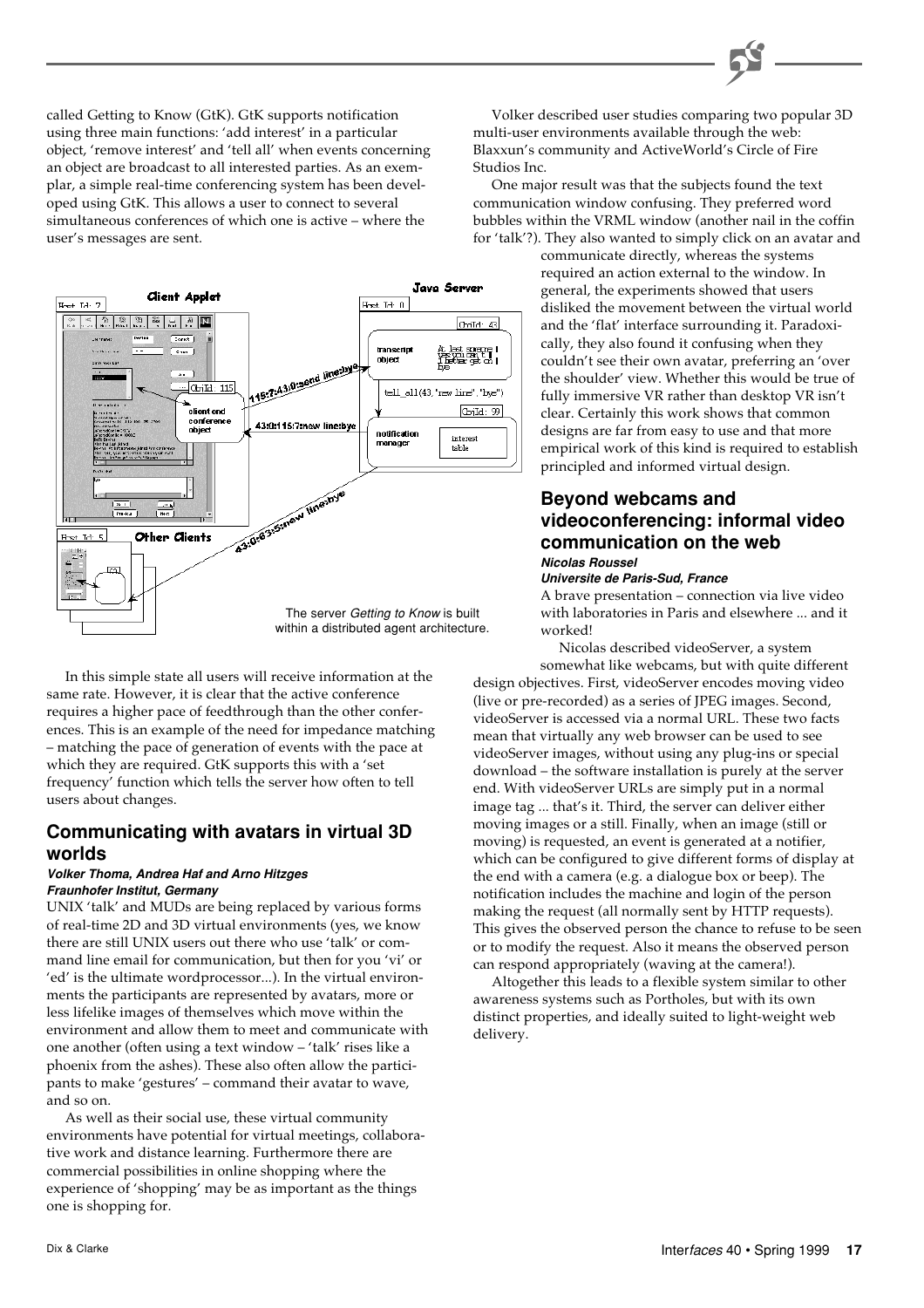# **AIMS – Academic Information Management System**

#### **Gareth Hughes Southampton University**

Despite the rather weird URLs it generates, Lotus Domino (aka Notes) is becoming a major player in Intranet and Internet development. For the beginner, it is relatively easy to generate 'vanilla' web pages from data held in a Domino database without ever seeing any HTML or scripting language. The only difficulty is installing the server! However, with extra effort and scripting, complex bespoke web applications can be created.

Gareth demonstrated just such a use of Domino, leveraging its built-in features to give a powerful Intranet system for higher education called Academic Information Management System (AIMS). AIMS allows the upload of official documents (student handbooks, minutes of meetings etc.) from any web browser. The documents are converted from a variety of original formats into web pages and PDF files which can then be viewed with any browser. Domino handles authentication, meaning the system is secure for semi-confidential documents.

These features are augmented by the use of Webcosm, Southampton's external linking service, which processes web pages on the fly so that glossary words become links. This means that all references to the 'student handbook' within the minutes of a departmental meeting automatically become links to the relevant document (or at least whatever the system recognises as 'student handbook'). Similarly, initials of staff members become links to their home page, and references to individual action items are linked to the meeting where they arose.

After Gareth connected to the Southampton server and demonstrated the system live, the overall response from the

These am pieces of information stored in the database for each document Security Status Title Sub-Title Version Category Link to the main listing of current documents in  $-101x$ the system as generated the Edit View Go by the server. 医 Document Store Introduction Link to an archive Document Archive Chapter 1 Version Category Courses Handbook listing of all documents **A Bearch** in the system. 3 New Document Link to the full text **J Many Documents** search page. **D** Using AIMS Link to form the **D** What are books importing a document **D** Homible Links **Sait doesn't work!** & AMS Home Facilities to import **O** ECS Home Page many documents a **SP Discussion and Electronics & Computer** Support Site Link to discussion and 7 Comments welcon **Science** repport web rite. **Courses Handbook** Tool to edit the details  $P$  Edit Datails of the currently viewed wnload introfut **Repr** Version document. Link to download the Submit a new version original file version of **Session 1997/98** the document **Indus** Next Link to open the Adobe Click has for the come<br>Click has for the come<br>URL for this document Acabat PDF version of Department of Electronics and Computer Science the document re Done Link to undate this document by rehending The main body of the document is generated on the fly by the server. He HTML is created by users of the gystem a new version.

academics present who had any sort of administrative function was 'give us one today'. Happily, the system was developed as part of a JISC-funded project and so they can have it!

# **Dynamic web-based information management**

#### **Matt Pearcey<sup>1</sup>, Darren Pywell<sup>2</sup> and David Tattersall<sup>2</sup> <sup>1</sup>Intergral Ltd, <sup>2</sup>Intergral GmbH**

Another document storage and access facility, but this time a bespoke application accessing a very large commercial document store. Matt described their system, called Enterprise Document Management System (EDMS). It is interesting to compare this with the previous presentation. With AIMS the objective was very easy upload with no additional work from the document producer. In EDMS, the initial lodging of a document in the database requires more work, explicitly adding structured meta-information. This reflects the different sizes of the document bases and the context in which they are deployed.

The design of EDMS centred around an analysis of the core business needs of the organisation. This influenced both the design of the system as a whole (human and automated aspects) and also the definition of a glossary of metadata attributes. The structured metadata allows the production of views tailored to the specific business needs of different users. The system can produce both hierarchically structured drill-down views and also free search of the document database, matching different user access methods. However, because the structured views are generated rather than hardwired, the system is free to evolve as the business changes around it.

As well as a user-rich design process (using RAD-style techniques), the system has been the subject of extensive

usability testing and piloting before its deployment worldwide. This system is not free, but we're sure Intergral would be pleased to talk to you about it!

# **Personalized shopping in the web by monitoring the customer Tanja Jörding and Stefan Michel Dresden University of Technology**

This paper picked up again a theme found in many of the papers – producing different views of the same underlying content. However, in the system Tanja described, called TELLIM (inTELLIgent Multimedia), these views are produced dynamically, adapted to each viewer's observed preferences.

This was the only talk where teleshopping was the central concern. Arguably a good UI is more important in teleshopping than in any other application. In a delivered system, if the user finds the user interface awkward then it's sad for them, but at least they've already bought it! With a teleshopping interface, if the customers find it hard to see the information they want in the way they want, then they simply won't buy.

The example system for this talk was a car catalogue. Each car has various multimedia A document in AIMS.<br>
elements: still images, movies, text descriptions.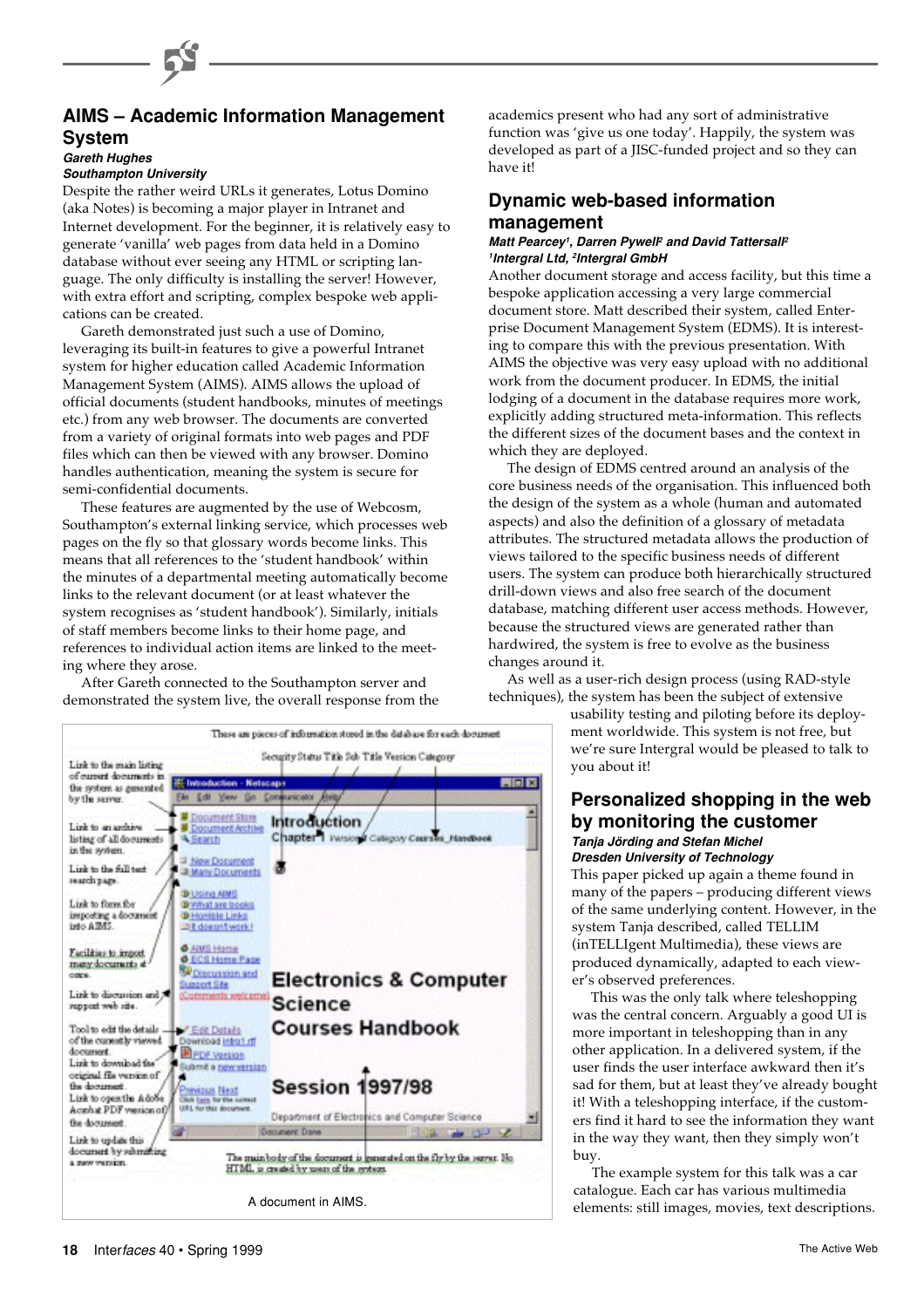

Initially a 'vanilla' page is generated for the first car with medium-sized graphics, some text, etc. The user can then interact: zoom into a larger image, play a movie, ask for more textual detail. All the time TELLIM is monitoring the interactions, using machine learning techniques to build a model of the user's preferences. Then, when the user moves on to look at another car, the generated page is formatted to reflect those preferences. If the user has previously zoomed into images, but not expanded text, then the page for the new car has larger images and less text. [*See front cover*.]

This form of real-time adaptation is rare in standalone user interfaces and possibly unique on the web.

# **Further info and URLs**

- Proceedings of 'The Active Web', Dave Clarke, Alan Dix and Fiona Dix (eds), Staffordshire University, ISBN 1 897898 45 2
- The Active Web conference (includes full proceedings, related links etc.) <http://www.hiraeth.com/conf/ActiveWeb/>
- <http://www.visualize.uk.com/conf/ActiveWeb/> • aQtive limited
- <http://www.aqtive.com/>
- web-research-uk [http://www.mailbase.ac.uk/lists/web-research-uk/](http://www.jiscmail.ac.uk/lists/web-research-uk.html)
- Time and the Web site
- <http://www.hiraeth.com/conf/web97/>
- Alan's Active Web articles and glossary <http://www.hiraeth.com/alan/papers/ActiveWeb/>
- blaxxun interactive AG <http://www.blaxxun.com/>
- Circle of Fire Studios Inc.
- <http://www.activeworlds.com/>
- WCML compiler and papers <http://www.teco.edu/~gaedke/webe/> <http://www.teco.edu/~hwg/www6/PAPER232.html> <http://www.teco.edu/~gaedke/webe/activeweb/>
- PageSpace info <http://www.cs.unibo.it/~rossi/jada/> http://flp.cs.tu-berlin.de/~pagespc/ • AIMS home page
- <http://aims.ecs.soton.ac.uk/>
- webcosm home page http://www.webcosm.com/
- further TELLIM paper
	- <http://www.inf.tu-dresden.de/~tj4/reports/tellim1.html>

**Intergral** <http://www.intergral.com/>

# **and now ...**

Given the level of interest and high quality of the papers, we are exploring several ways to move on from the day conference itself.

## **the web**

The full conference proceedings are available at the conference web site. Anyone is welcome to send us URLs for web sites, articles and on-line demos on the theme of the Active Web and we will add links to them to the web site.

# **the journal**

There is going to be a special issue of Interacting with Computers on the theme of "Interfaces for the Active Web". The call is open and we invite papers from those who attended and presented at the conference, and anyone else working on the HCI aspects of the active web. (N.B. HCI Group members get a reduced subscription to IwC!)

## **the book**

We have begun preparations for a book on the Active Web resulting in part from the day conference. This is intended to have quite a different flavour from the proposed IwC special issue. The book will have a dual practitioner/researcher slant, with a strong focus towards the practical aspects of producing dynamic web material. It will not be a 'proceedings', but instead an authored book with chapters drawn partly from appropriate submissions at the conference, partly from other invited contributors and partly written specially by the book's authors.

## **the followup**

It has been suggested that a followup activity should be organised at Interact99: a pre-conference workshop and/or a panel session. Please watch the Active Web web pages for more information.

#### **the community**

Many research students are using active web technology, either as an object of study in itself, or as a prototyping platform for other UI and CSCW issues. One of the bursary students suggested that a contact group would be useful to exchange ideas, act as a central resource for useful URLs, etc. If you are interested in joining such a group, please email activeweb@hiraeth.com

**Dave Clarke Visualize Software Ltd Tel: 0410 481863 Email: dclarke@visualize.uk.com Web: [www.visualize.uk.com](http://www.visualize.uk.com)**

**Alan Dix aQtive limited Tel: +44 (0)121 414 2607 Email: alan@aqtive.bham.ac.uk and Staffordshire University Tel +44 (0)1785 353428 Email: A.J.Dix@soc.staffs.ac.uk**

# **CALL FOR PAPERS: IwC Journal**

## **"Interfaces for the Active Web"**

A special issue of Interacting with Computers, the interdisciplinary journal of human–computer interaction

The General Editorial and Management Board of the journal Interacting with Computers invites practitioners and academics to participate in a special issue dedicated to interfaces for the active web. Visit the web pages for information about potential topics and submissions procedure:

> http://www.visualize.uk.com/iwc/activeweb http://www.hiraeth.com/iwc/activeweb

Paper submission deadline 15th June 1999

Guest Editors Dave Clarke Alan Dix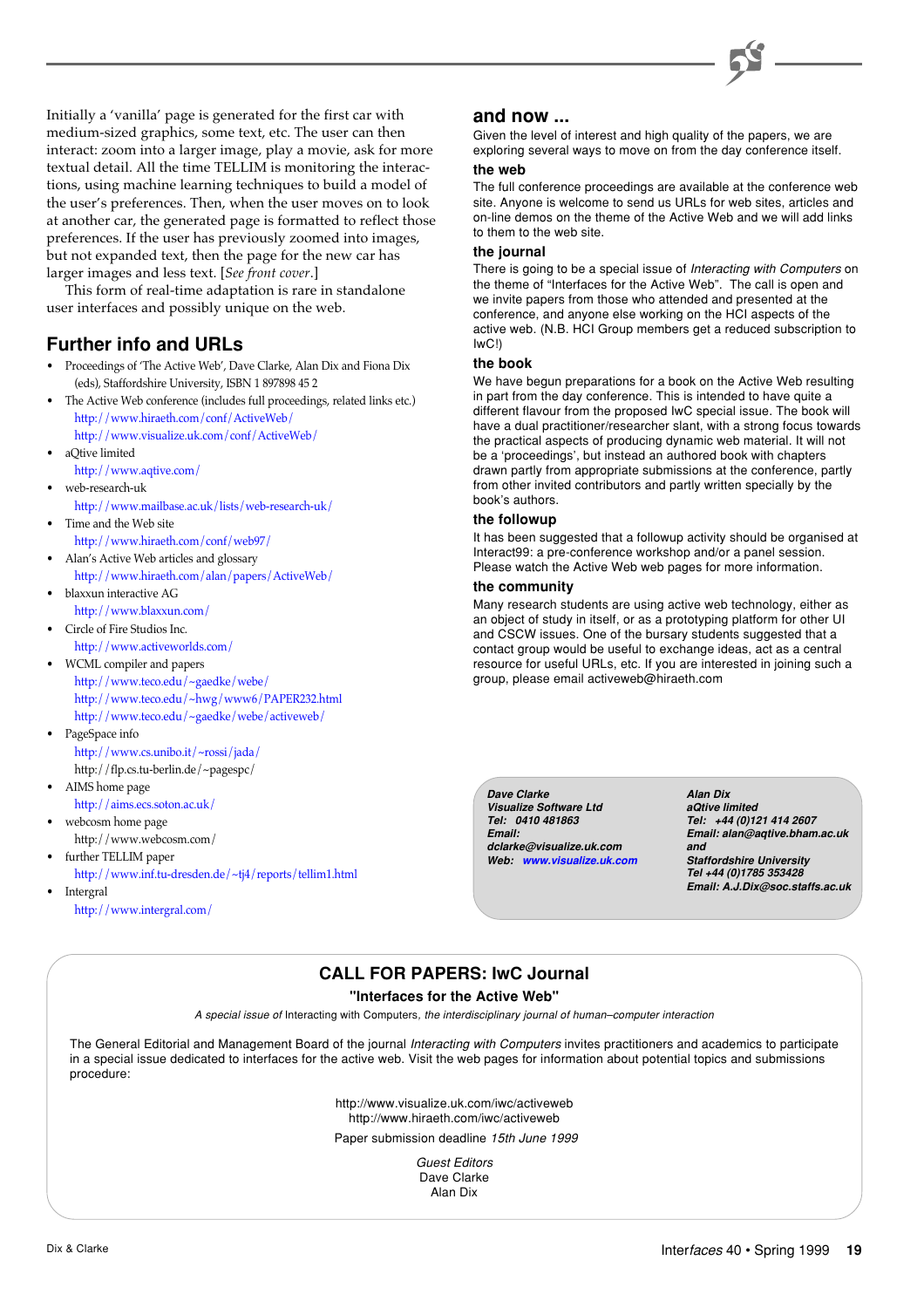# Report: CSCW-North Revived **Susan Turner**

# **CSCW-North revived**

CSCW-North is an informal group of researchers, educators and practitioners with a common interest in CSCW. Our meetings take different forms, from interactive workshops to more conventional presentations, but are always in the North of the UK. (In operational terms, this means roughly Sheffield and above, but we argue about the definition from time to time.) The group has been dormant for a little while, but sprang back into life with a stimulating meeting on 15th January 1999 at the University of Northumbria. Presentation summaries from this meeting are printed here.

The *next meeting* will be on 15th April 1999 at Durham (contact Sarah.Drummond@durham.ac.uk) and more meetings are planned.

To join CSCW-North, simply add your name to the mailing list via [http://www.mailbase.ac.uk](http://www.mailbase.ac.uk/)

More about the group may be found at

http:// [kingfisher.cms.shu.ac.uk/](http://kingfisher.cms.shu.ac.uk/cscwn/cscwn.htm) cscwn/cscwn.htm

# **Responsibilities and information in CSCW**

**Ros Strens, Phil Turner and Susan Turner, University of Northumbria**

**ros.strens@unn.ac.uk susan.turner@unn.ac.uk phil.turner@unn.ac.uk**

This talk focused on information as a component of CSCW systems. The authors argued that both content and properties of information generate requirements on CSCW systems design and implementation. Responsibility modelling was proposed as a tool for reasoning about this aspect of CSCW. This approach can be used to identify the requirements of team members that must be met for them to be able to fulfil their responsibilities. As well as identifying what they need to do in their work roles, it also defines what information they need. These needs are expressed not just in terms of information content, but also in terms of properties, such as timeliness, completeness, security status and accuracy. The responsibility approach can also be applied to analyse and predict user acceptance, for specifying the allocation of responsibilities for information as a shared object in group working and for providing an understanding of how responsibilities influence the interpretation and perceived properties of information. Several examples and a small case study showed how responsibility modelling has been applied in practice.

#### **Failure in collaborative settings Steve Pocock, University of York stevep@minster.cs.york.ac.uk**

An understanding, as far as it is possible, of the role played by human error in assessing problems involving collaboration and cooperation between agents in a safety-critical system, such as on the flight deck of a modern aircraft, is a vital component in any attempt to better understand the nature of incidents and accidents. But merely highlighting an actor in isolation and apportioning individual responsibility in the wake of an accident may take little account of the fact that many systems in aviation rely increasingly on effective distribution of information and collaboration for their success. When distributing success, however, we may also unwittingly be distributing failure.

# **Analysing the conversations of air traffic controllers**

#### **Chris Fairburn, University of York chrisf@minster.cs.york.ac.uk**

The presentation used an example scenario from the domain of air traffic control (ATC) to illustrate how current forms of analysis such as distributed cognition may largely ignore the more subtle aspects of group working associated with collaboration and coordination. It was argued that the work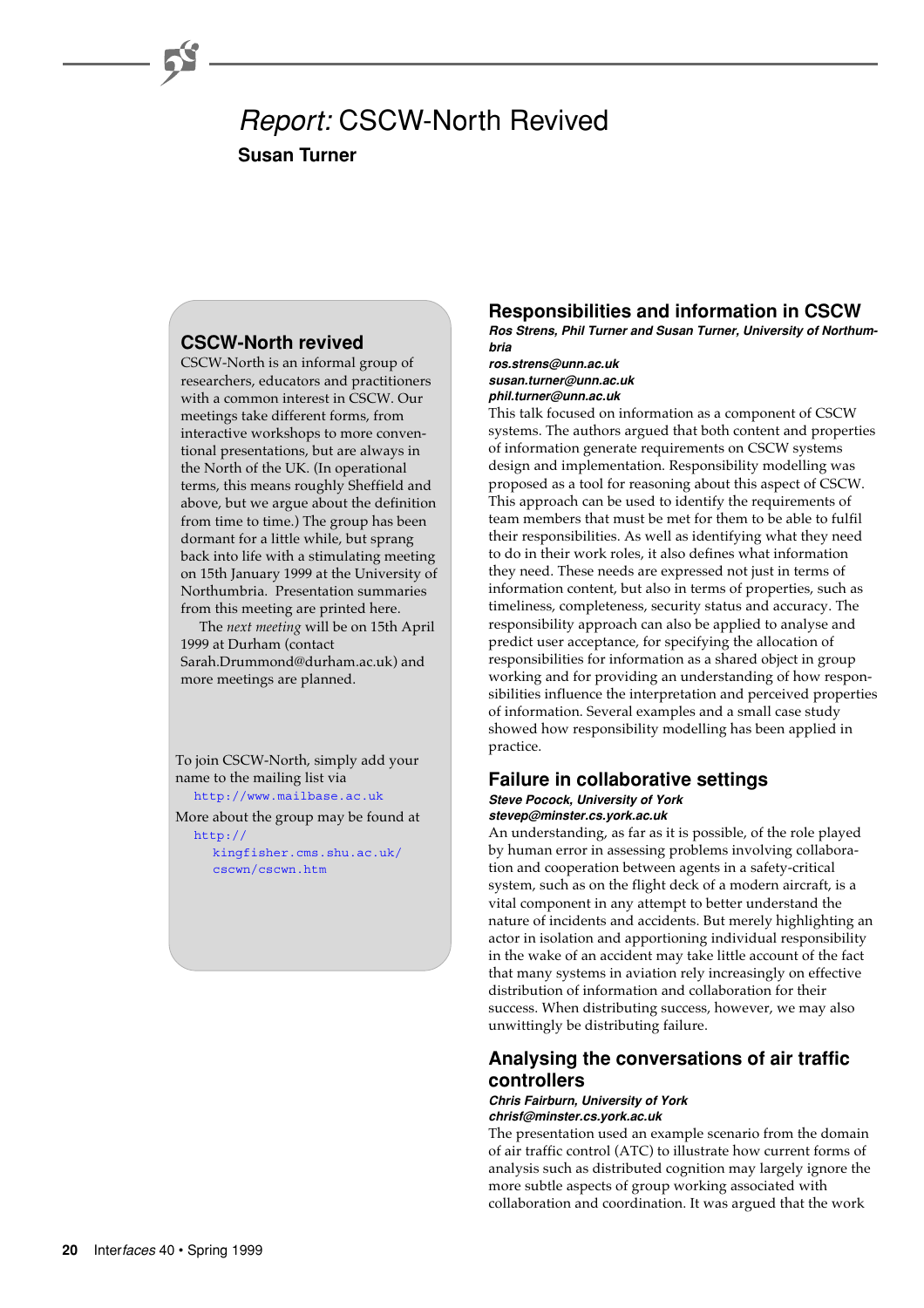of Herbert H. Clark in the domain of conversation/language analysis may provide a semi-formalised way of describing collaborative work when considered from a distributed cognition viewpoint. The application of principles associated with common ground/mutual knowledge, and Clark's notion of 'participants' were said to provide an effective language for the discussion of collaborative work when related to the types of communication shown to exist in such situations. The implications of this type of technique were discussed with reference to the introduction of new technology into existing complex environments and the apparent bias of distributed cognition towards externalised and over simplified internalised methods of information representation.

# **CSCW and the virtual organisation**

#### **Mark Rouncefield and Peter Tolmie, University of Lancaster M.Rouncefield@lancaster.ac.uk**

This talk discussed an ethnographically informed ethnography of a large retail banking organisation. While the concept of the completely 'virtual organisation' might be over-hyped, the bank could be observed in the process of 'becoming virtual' as functions became separated – sometimes geographically – into specialist units. Among many other issues described, for managers this meant a move away from management by walking about, while there was a new need to manage performance data into telling the proper story. For staff, effects included an increased focus on selling and the replacement of local knowledge with the categorisation of customer types. For all, while technology was not always a hindrance, work-arounds were a part of everyday life. Finally, problems lay in the development of a virtual corporate culture and issues of distributed coordination.

# **Groupware for software engineering student group projects**

# **Sarah Drummond and Cornelia Boldyreff, University of Durham sarah.drummond@durham.ac.uk**

**Cornelia.Boldyreff@durham.ac.uk**

This talk outlined work carried out during the recently completed two year project, "Developing a Virtual Community for Student Groupwork", funded under the JISC JTAP banner (Joint Information Systems Committee – JISC Technology Applications Programme). This involved collaborative work between UMIST, Keele and Durham Universities. The aim was to determine the feasibility of software engineering group projects by students in geographically different locations, using technologies such as desktop video conferencing (DVC) and a shared information space. The main focus of the talk involved explaining how the results of the JTAP project had been diffused into the second year software engineering group (SEG) work at Durham. In the

case of DVC it was found that this had limited use for students located at the same site. Therefore, more emphasis had been placed on developing a shared information space. This resulted in the development of SEGWorld, a virtual environment adapted from BSCW (Basic Support for Cooperative Work) [http:bscw.gmd.de]. SEGWorld basically offers the students a central repository for group deliverables, and, importantly, an awareness mechanism showing the activities of other group members.

Hypotheses investigated over a period of one academic year covered the areas of organisation and coordination, the role DVC plays in software engineering, the levels of collaboration at the various stages of the software lifecycle, and the level of use of the functions provided by SEGWorld.

# **Dimensions of uptake in CSCW**

## **Phil Turner and Susan Turner, University of Northumbria phil.turner@unn.ac.uk**

#### **susan.turner@unn.ac.uk**

In attempting to understand the results of a pilot introduction of computer supported cooperative work (CSCW) in a large engineering consultancy, the authors examined both specifically CSCW and Information Systems (IS) accounts of technology uptake. The main conclusions were that while there are as yet no systematic models of uptake in the specialist CSCW domain, the dimensions of uptake identified in IS models were sufficient to explain both the case study findings and many of the diverse collection of technology application case studies found in the CSCW literature. Factors specific to CSCW appeared to be social issues such as the establishment of trust and shared working conventions. It was argued that case study based work in this area of CSCW should concentrate on the systematic modelling of these social factors, while drawing on the substantial body of existing IS work on other issues.

#### **Susan Turner**

**Department of Computing and Mathematics University of Northumbria at Newcastle Email: susan.turner@unn.ac.uk**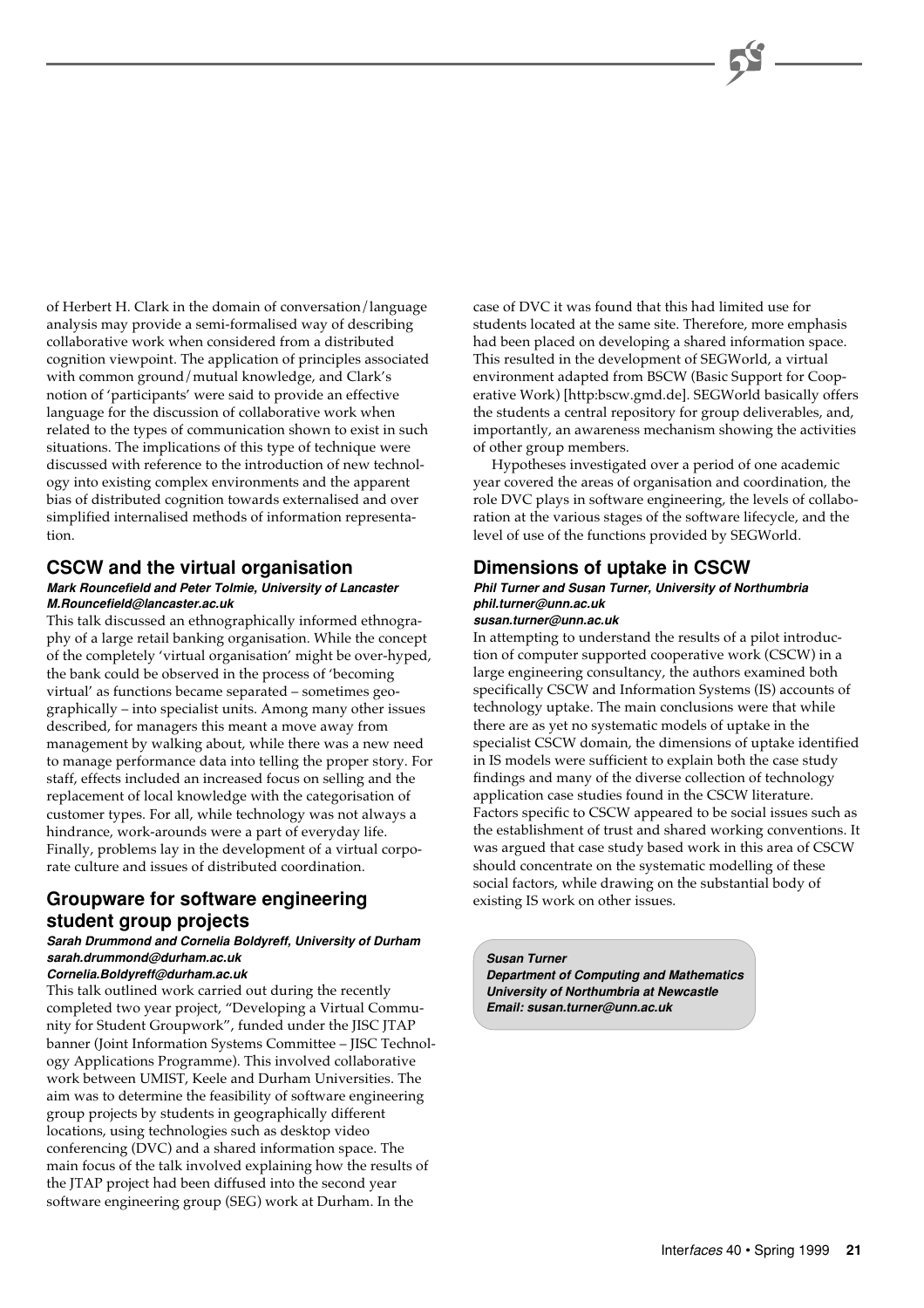

**Users First 10–16 April 1999**

**Users First — The British HCI Group** is pleased to announce the following week of events placing the users of information and communication technology first in the design process. For visitors from outside the UK this is an opportunity to take in several related events in a single trip. For others a chance to indulge in a festival of research into user-centred design. Go to: http://kmi.open.ac.uk/sbs/bcs-hci/users-first.html

#### *Affective Computing: The Role of Emotion in Human–Computer Interaction*

Special Guest Speaker: Rosalind Picard, MIT Media Lab

Saturday 10th April 1999, University College London

What part does emotion play in human cognition and communication? How may it enhance human–computer interaction in the future? The main purpose of the meeting is to gather together researchers interested in these and related questions to discuss a research agenda. The meeting will allow the sharing of perspectives by speakers at the forefront of different relevant research areas.

Info: Gillian Wilson, Tel: +44 171 419 3462, Email: g.wilson@cs.ucl.ac.uk Website: http://www.york.ac.uk/~am1/affective.html

#### *Changing Places: Working In Real And Virtual Space*

Monday, 12 April 1999, Queen Mary & Westfield College, London The aim of this workshop is to gather experience of designing, using and evaluating models of collaborative workspaces, in particular, the ability of these models to support users' differing and changing needs. The workshop will consist of talks by and discussion with invited speakers, and debate and discussion about the issues raised.

Info: Tim Kindberg, Email: changing-places@dcs.qmw.ac.uk

Website: http://www.dcs.qmw.ac.uk/research/distrib/Mushroom/workshop/

#### *Effective Teaching and Training in Human-Computer Interaction*

Monday 12 and Tuesday 13 April 1999, South Bank University, London.

User-centred design, or Human–Computer Interaction (HCI), has long been seen as a Cinderella subject within computing curricula. However, increasingly the need to produce systems that are effective, efficient and enjoyable is being seen as a major factor in the success or failure of projects. Various reports on computing education have emphasised the need for effective integration of HCI within the mainstream education experience of all students, at all levels. This workshop will bring together educators committed to this vision, who will supply practical, classroom proven, case-study material of course work, projects and examinations with the intention of sharing, evaluating and further developing their experiences.

Info: Sylvia Alexander, Tel: +44 1232 388020, Email: CTIComp@ulst.ac.uk Website: http://www.ulst.ac.uk/cticomp/hci99.html

#### *Human Error and Clinical Systems*

Thursday 15 and Friday 16 April, 1999, University of Glasgow

Human error in the management and operation of clinical information systems is an increasing focus for public concern. Clinicians are being presented with increasingly complex user interfaces to diagnostic and therapeutic systems. At the same time, their managers are being faced with the challenge of purchasing, maintaining and integrating new systems into already complex operational structures. These factors raise profound issues that affect systems engineering, clinical training, managerial control and incident reporting. This workshop will, therefore, provide a forum for practitioners and researchers to discuss leading edge techniques that can be used to assess and mitigate the impact of human error with complex clinical systems.

Info: Prof. Chris Johnson, Tel: +44 141 330 6053, Email: johnson@dcs.glasgow.ac.uk Website: http://www.dcs.gla.ac.uk/~johnson/HECS.html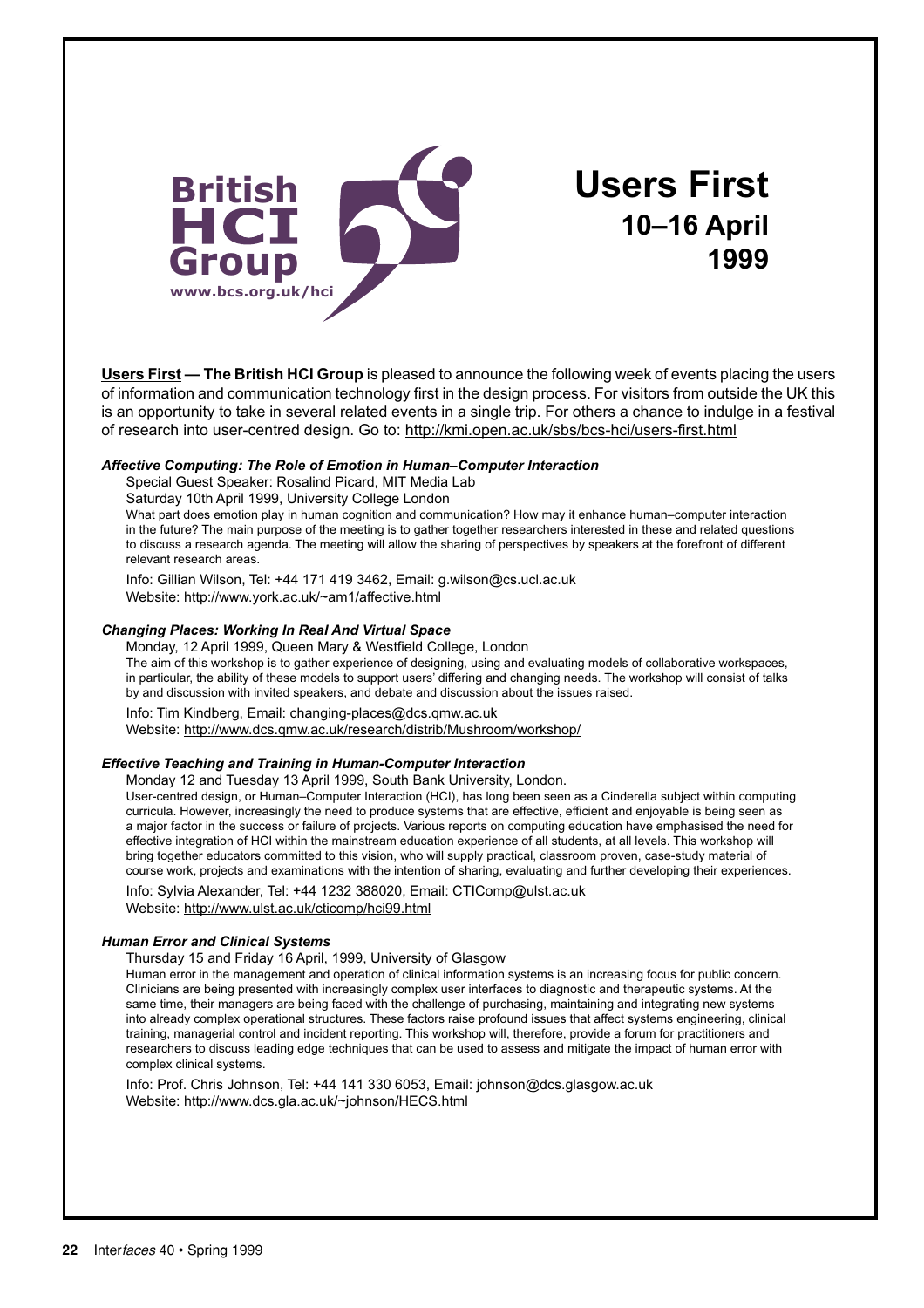| British HCI Group - Application Form 1999<br><b>Please print or type</b>                                                                                                                                                                                                                                                                                                                                 |                                                                                                                                                                                                                                                                                           |
|----------------------------------------------------------------------------------------------------------------------------------------------------------------------------------------------------------------------------------------------------------------------------------------------------------------------------------------------------------------------------------------------------------|-------------------------------------------------------------------------------------------------------------------------------------------------------------------------------------------------------------------------------------------------------------------------------------------|
| <b>Contact Details</b> (Give a personal contact when asking for Corporate Membership)                                                                                                                                                                                                                                                                                                                    | Membership Fee                                                                                                                                                                                                                                                                            |
| Title.                                                                                                                                                                                                                                                                                                                                                                                                   | Membership classes and fees for 1998 are:                                                                                                                                                                                                                                                 |
| $\vdots$<br>Work Address                                                                                                                                                                                                                                                                                                                                                                                 | Student $£10$<br>Non BCS Member £30<br>BCS Member £25                                                                                                                                                                                                                                     |
| $\vdots$<br>$\vdots$<br>Fax.                                                                                                                                                                                                                                                                                                                                                                             | Interfaces and other mailings; membership rate for any 4 individuals at British HCI<br>Corporate membership entitles the organisation to 8 copies of<br>Group events, as well as, a free one-page entry in the membership handbook.<br>Corporate £195                                     |
| $\vdots$                                                                                                                                                                                                                                                                                                                                                                                                 | Journal Subscription to 'Interacting with Computers'                                                                                                                                                                                                                                      |
| $\vdots$<br>$\vdots$<br>$\perp$ ; my home address<br>Please send mailings to: my work address                                                                                                                                                                                                                                                                                                            | Elsevier Science. Members may subscribe to this journal at a reduced rate. Vol. 11-No.1<br>The HCI Group manages a journal, Interacting with Computers, published quarterly by<br>Please send me Vol. 10 (1998) of Interacting with Computers (£50)<br>will appear in the Spring of 1999. |
| Membership Status                                                                                                                                                                                                                                                                                                                                                                                        | .<br>.<br>.<br>.<br>.<br>.<br>.<br>.<br>$\rightarrow$<br>Please send me Vols. 9 & 10 of Interacting with Computers (£100)                                                                                                                                                                 |
| $\vdots$                                                                                                                                                                                                                                                                                                                                                                                                 | Please send me a free sample issue                                                                                                                                                                                                                                                        |
| $\vdots$<br>$\vdots$                                                                                                                                                                                                                                                                                                                                                                                     | વન્ટ<br>Please enter the total amount for membership and subscriptions<br>Payment                                                                                                                                                                                                         |
| $\vdots$<br>Professional Interests (please indicate up to six areas of professional interest)                                                                                                                                                                                                                                                                                                            | I enclose a cheque/postal order (in Pounds Sterling only please), made payable to<br><b>British HCI Group</b><br>ð                                                                                                                                                                        |
| $\vdots$                                                                                                                                                                                                                                                                                                                                                                                                 | Expiry<br>Please debit my Access/Visa/Mastercard<br>Card number                                                                                                                                                                                                                           |
| value to<br>The data on this form will be treated as confidential to the BCS. Names and address may be used,<br>under our strict control, for mailings judged by the British HCI Group Executive to be of<br>Data Protection Act<br>the membership.                                                                                                                                                      | The information provided on this form is to my knowledge correct and I agree to the<br>conditions stated.                                                                                                                                                                                 |
| Directory<br>you have<br>Do you wish your contact details and professional interests to be listed in the Membership<br>sent to all members of the group? (We will NOT use your home address, unless that is all<br>$\overline{a}$<br><b>Membership Directory</b><br>Yes<br>given us.)                                                                                                                    | Date:<br>Card holder's name and address if different from above:                                                                                                                                                                                                                          |
| <b>Getting Involved</b>                                                                                                                                                                                                                                                                                                                                                                                  | Send completed forms and cheques to:                                                                                                                                                                                                                                                      |
| We are always looking for people interested in contributing to HCI group activities by, writing for<br>able to<br>contribute in this way or if you have ideas for 1-day meetings or new activities please contact the<br>Interfaces magazine, helping run the annual conference or joining the executive. If you are<br>membership secretary, Ismail Ismail (I.Ismail@cs.ucl.ac.uk; Fax. 0171-387-1397). | Queries about membership can also be e-mailed to: hci@hq.bcs.org.uk<br><b>HCI Membership, British Computer Society,</b><br>1 Sanford Street, Swindon, SN1 1HJ, UK<br>(Tel.+44(0)I793 417417)                                                                                              |